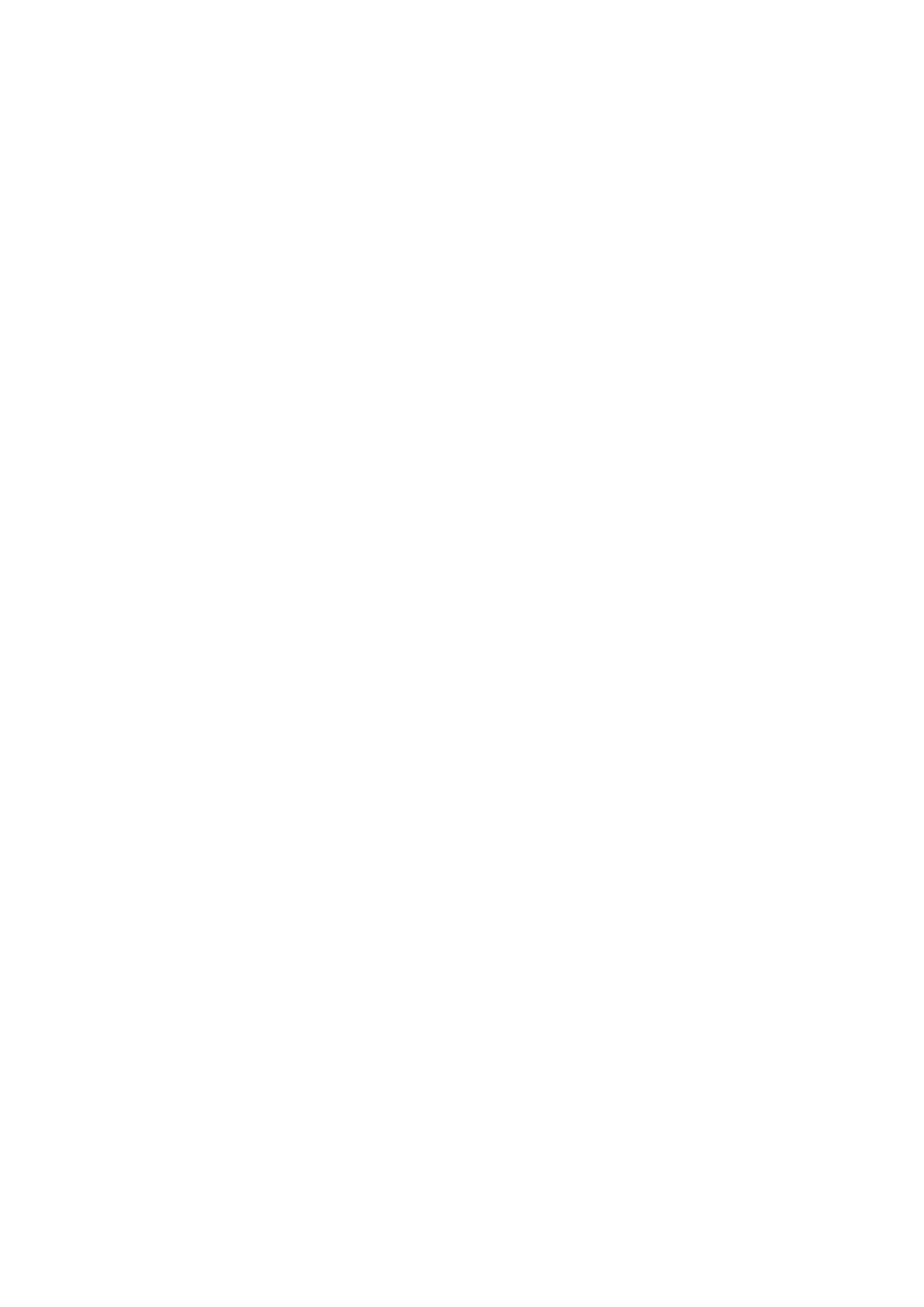

**Queensland** 

# **COVID-19 Emergency Response Act 2020**

## **Contents**

|        | Page                                                                                                        |
|--------|-------------------------------------------------------------------------------------------------------------|
| Part 1 | Preliminary                                                                                                 |
| 1      | 3                                                                                                           |
| 2      | 3                                                                                                           |
| 3      | 3                                                                                                           |
| 4      | 3                                                                                                           |
| Part 2 | Powers to make regulations and instruments                                                                  |
| 5      | Extraordinary regulations<br>4                                                                              |
| 6      | 5<br>Statutory instruments under s 12                                                                       |
| 7      | Meaning of words in extraordinary regulations and instruments under s<br>6                                  |
| Part 3 | Reducing physical contact between persons                                                                   |
| 8      | Regulation-making power relating to attendance at places or meetings                                        |
|        | 6                                                                                                           |
| 9      | Regulation-making power for particular matters relating to documents 8                                      |
| Part 4 | <b>Modifying statutory time limits</b>                                                                      |
| 10     | 9                                                                                                           |
| 11     | 9                                                                                                           |
| 12     | Power of entity to modify statutory time limit<br>9                                                         |
| 13     | Regulation-making power to modify statutory time limit<br>11                                                |
| Part 5 | <b>Proceedings</b>                                                                                          |
| 14     | 12                                                                                                          |
| 15     | Regulation-making power, and power of court, to modify statutory time<br>limit relating to proceeding<br>13 |
| 16     | Regulation-making power for particular matters relating to proceedings                                      |
|        | 15                                                                                                          |
| 17     | Regulation-making powers under enabling Acts<br>16                                                          |
| 18     | Relationship with pts 3 and 4<br>17                                                                         |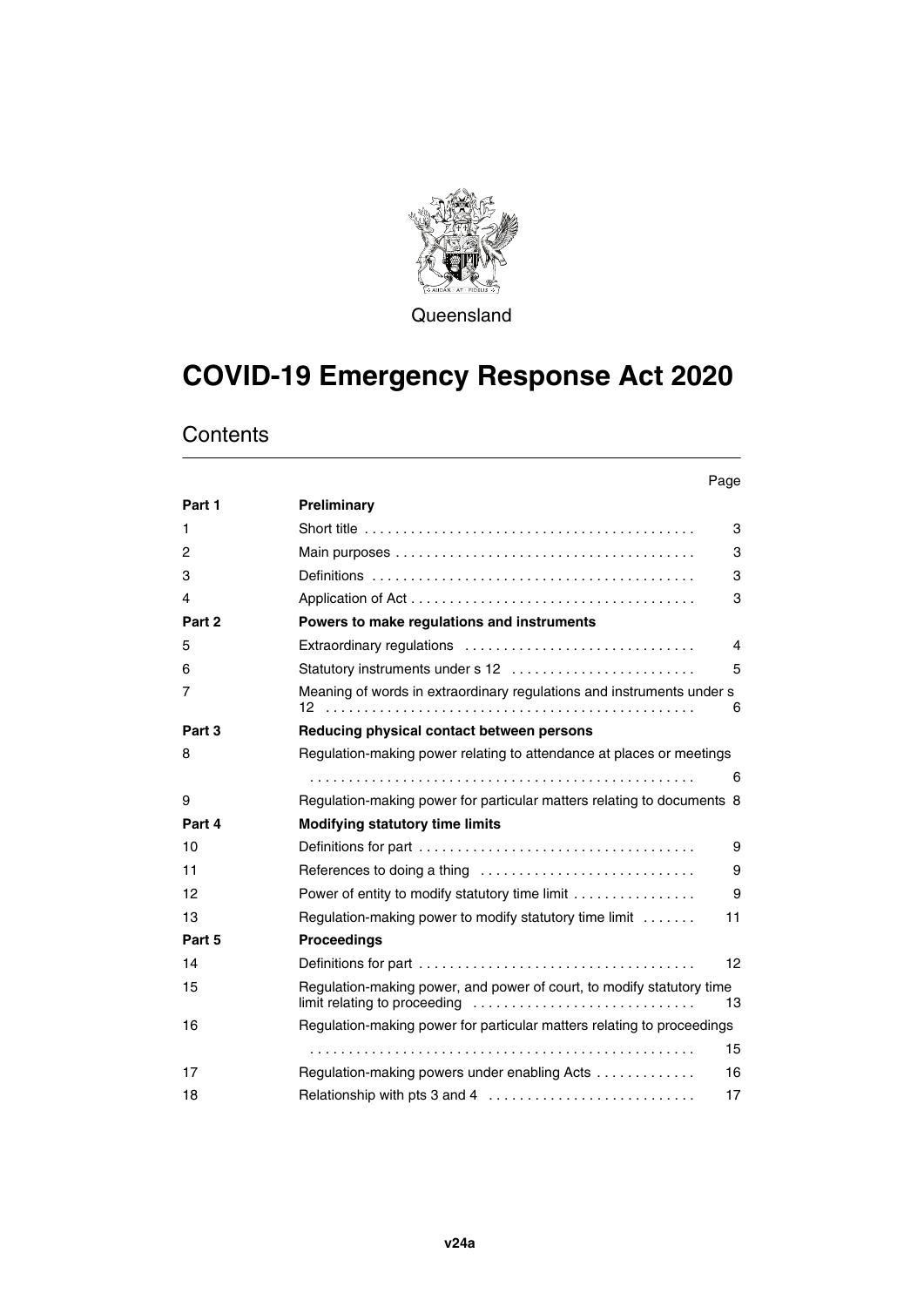#### COVID-19 Emergency Response Act 2020

#### **Contents**

| Part 6            |                                                    | <b>Small business commissioner</b>                                                                                        |    |  |
|-------------------|----------------------------------------------------|---------------------------------------------------------------------------------------------------------------------------|----|--|
| 19                | 17                                                 |                                                                                                                           |    |  |
| 20                |                                                    | Functions and powers of commissioner                                                                                      | 18 |  |
| 21                |                                                    | Preservation of rights of commissioner                                                                                    | 18 |  |
| 22                |                                                    |                                                                                                                           | 19 |  |
| Part 7            |                                                    | Retail leases and other prescribed leases                                                                                 |    |  |
| 23                |                                                    | Regulation-making power for retail leases and other prescribed leases                                                     |    |  |
|                   |                                                    |                                                                                                                           | 19 |  |
| Part 8            |                                                    | Residential tenancies and rooming accommodation                                                                           |    |  |
| 24                |                                                    | Regulation-making power for residential tenancies and rooming                                                             | 21 |  |
| Part 9            | <b>Expiry of Act</b>                               |                                                                                                                           |    |  |
| 25                |                                                    |                                                                                                                           | 24 |  |
| Part 10           |                                                    | <b>Amendment of Acts</b>                                                                                                  |    |  |
| <b>Division 1</b> |                                                    | Amendment of Acts Interpretation Act 1954                                                                                 |    |  |
| 26                |                                                    |                                                                                                                           | 24 |  |
| 27                |                                                    | Insertion of new ss 15DB and 15DC $\ldots$ , $\ldots$ , $\ldots$                                                          | 24 |  |
|                   | 15DB                                               | Extension of period before commencement of postponed<br>law-COVID-19 emergency                                            | 24 |  |
|                   | 15DC                                               | Extension of period before commencement of proclaimed<br>$law$ - COVID-19 emergency $\dots\dots\dots\dots\dots\dots\dots$ | 26 |  |
| <b>Division 2</b> |                                                    | Amendment of Parliament of Queensland Act 2001                                                                            |    |  |
| 28                |                                                    |                                                                                                                           | 27 |  |
| 29                |                                                    | Insertion of new s 9A $\ldots$ , $\ldots$ , $\ldots$ , $\ldots$ , $\ldots$ , $\ldots$ , $\ldots$ , $\ldots$ , $\ldots$    | 27 |  |
|                   | 9Α                                                 | Definitions for pt 2                                                                                                      | 27 |  |
| 30                |                                                    |                                                                                                                           | 28 |  |
|                   | 10A                                                | Sitting and transacting business in exceptional                                                                           | 28 |  |
| 31                |                                                    | Amendment of s 11 (Standing rules and orders may be made).                                                                | 29 |  |
| 32                | Amendment of s 12 (Quorum)<br>29                   |                                                                                                                           |    |  |
| 33                |                                                    | Amendment of s 79 (Definitions for ch 5)                                                                                  | 30 |  |
| 34                |                                                    | Amendment of schedule (Dictionary)                                                                                        | 30 |  |
| <b>Division 3</b> | <b>Amendment of Statutory Instruments Act 1992</b> |                                                                                                                           |    |  |
| 35                |                                                    |                                                                                                                           | 31 |  |
| 36                |                                                    |                                                                                                                           | 31 |  |
|                   | 56B                                                | Exemption from expiry-COVID-19 emergency                                                                                  | 31 |  |
| <b>Schedule 1</b> |                                                    |                                                                                                                           | 33 |  |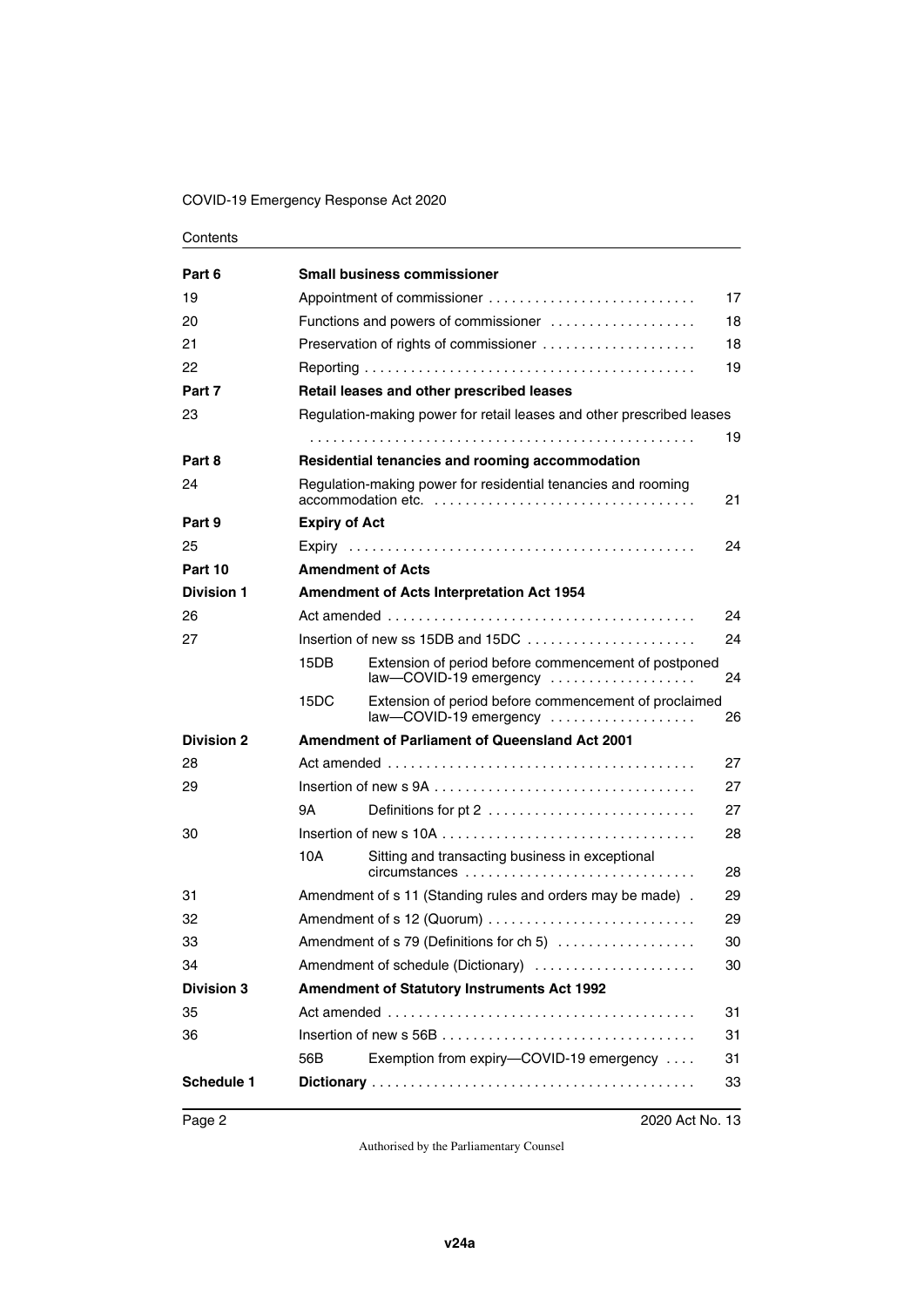## **The Parliament of Queensland enacts—**

## <span id="page-4-0"></span>**Part 1** Preliminary

#### <span id="page-4-2"></span>**1 Short title**

<span id="page-4-3"></span><span id="page-4-1"></span>This Act may be cited as the *COVID-19 Emergency Response Act 2020*.

#### <span id="page-4-4"></span>**2 Main purposes**

<span id="page-4-5"></span>The main purposes of this Act are—

- (a) to protect the health, safety and welfare of persons affected by the COVID-19 emergency; and
- (b) to facilitate the continuance of public administration, judicial process, small business and other activities disrupted by the COVID-19 emergency, including by easing regulatory requirements and establishing an office of small business commissioner; and
- (c) to provide for matters related to residential, retail and prescribed leases affected by the COVID-19 emergency; and
- (d) to support the Queensland rental sector during the COVID-19 emergency period.

#### <span id="page-4-6"></span>**3 Definitions**

<span id="page-4-7"></span>The dictionary in schedule 1 defines particular words used in this Act.

## <span id="page-4-8"></span>**4 Application of Act**

<span id="page-4-9"></span>(1) This Act applies despite any other Act or law other than the *Human Rights Act 2019*.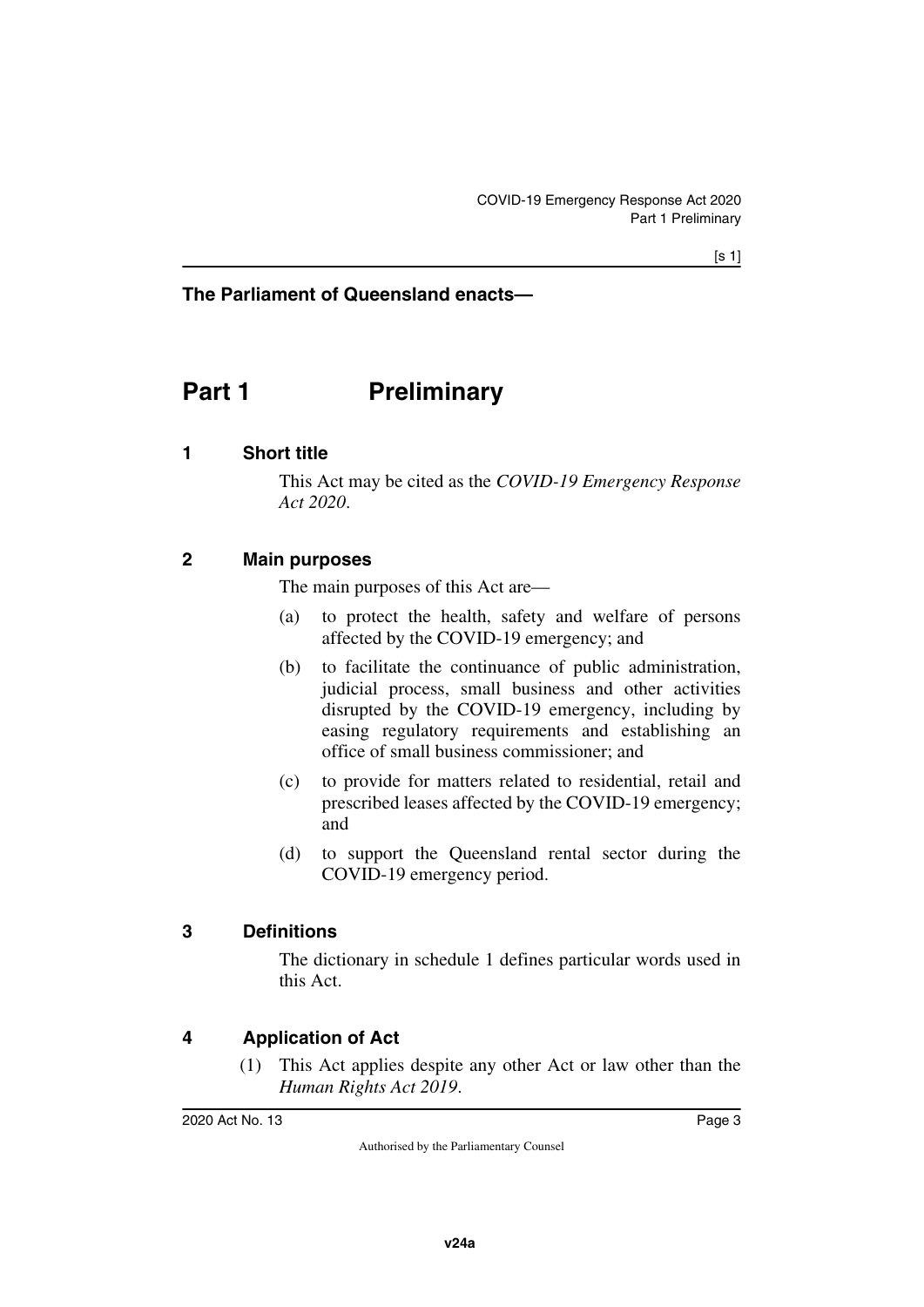#### [s 5]

<span id="page-5-1"></span>(2) A reference in section  $5(5)$  or  $6(3)$  to being inconsistent with an Act does not include a reference to being inconsistent with the *Human Rights Act 2019*.

## <span id="page-5-0"></span>**Part 2 Powers to make regulations and instruments**

## <span id="page-5-2"></span>**5 Extraordinary regulations**

- <span id="page-5-3"></span>(1) Each of the following provisions is an *additional regulation-making provision*
	- section 8
	- section 9
	- section 13
	- section  $15(3)(a)$
	- section 17.
- (2) An Act to which an additional regulation-making provision applies is an *affected Act*.
- (3) A regulation made under an affected Act in reliance on an additional regulation-making provision is an *extraordinary regulation*.
- (4) The Minister administering an affected Act may recommend to the Governor in Council the making of an extraordinary regulation under the Act only if the Minister is satisfied the regulation is necessary for a purpose of this Act.
- (5) An extraordinary regulation under an affected Act may be inconsistent with the affected Act, and any other Act, to the extent necessary to achieve a purpose of this Act.
- (6) Without limiting subsection (5), to the extent a person's act or omission complies with an extraordinary regulation made under an affected Act, the person does not incur civil or criminal liability under the affected Act for the act or omission.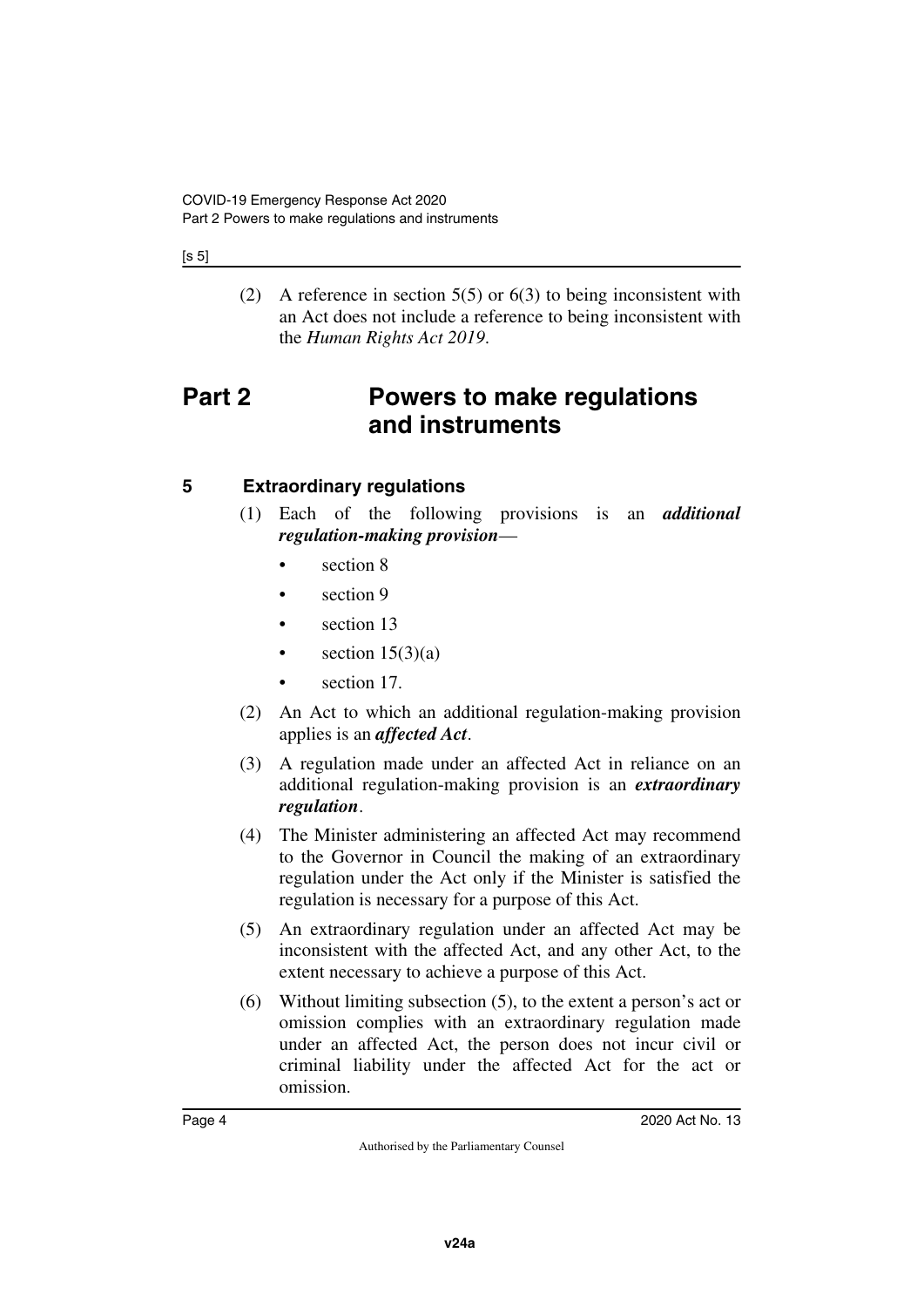- (7) An extraordinary regulation must declare it is made under the relevant additional regulation-making provision.
- (8) An additional regulation-making provision does not limit any other regulation-making power conferred under an affected Act.
- (9) The *Statutory Instruments Act 1992*, section 49(1) applies to the tabling of an extraordinary regulation as if the reference to 14 sitting days were a reference to 14 days.

## <span id="page-6-0"></span>**6 Statutory instruments under s 12**

- <span id="page-6-1"></span>(1) An Act to which section 12 applies is an *affected Act*.
- (2) An entity may make a statutory instrument under an affected Act in reliance on section  $12(3)(a)$  only if satisfied the instrument is necessary for a purpose of this Act.
- (3) The statutory instrument may be inconsistent with the affected Act, and any other Act, to the extent necessary to achieve a purpose of this Act.
- (4) Without limiting subsection (3), to the extent a person's act or omission complies with the statutory instrument, the person does not incur civil or criminal liability under the affected Act for the act or omission.
- (5) The statutory instrument must declare it is made under section  $12(3)(a)$ .
- (6) The *Statutory Instruments Act 1992*, sections 49, 50 and 51 apply to the statutory instrument as if the instrument were subordinate legislation.
- (7) However, despite the *Statutory Instruments Act 1992*, section 49(1), the statutory instrument must be tabled in the Legislative Assembly within 14 days after the instrument is published on a relevant website under section 12(7).
- (8) To remove any doubt, it is declared that a provision mentioned in the notes to the *Statutory Instruments Act 1992*, section 49(1) does not apply to the statutory instrument.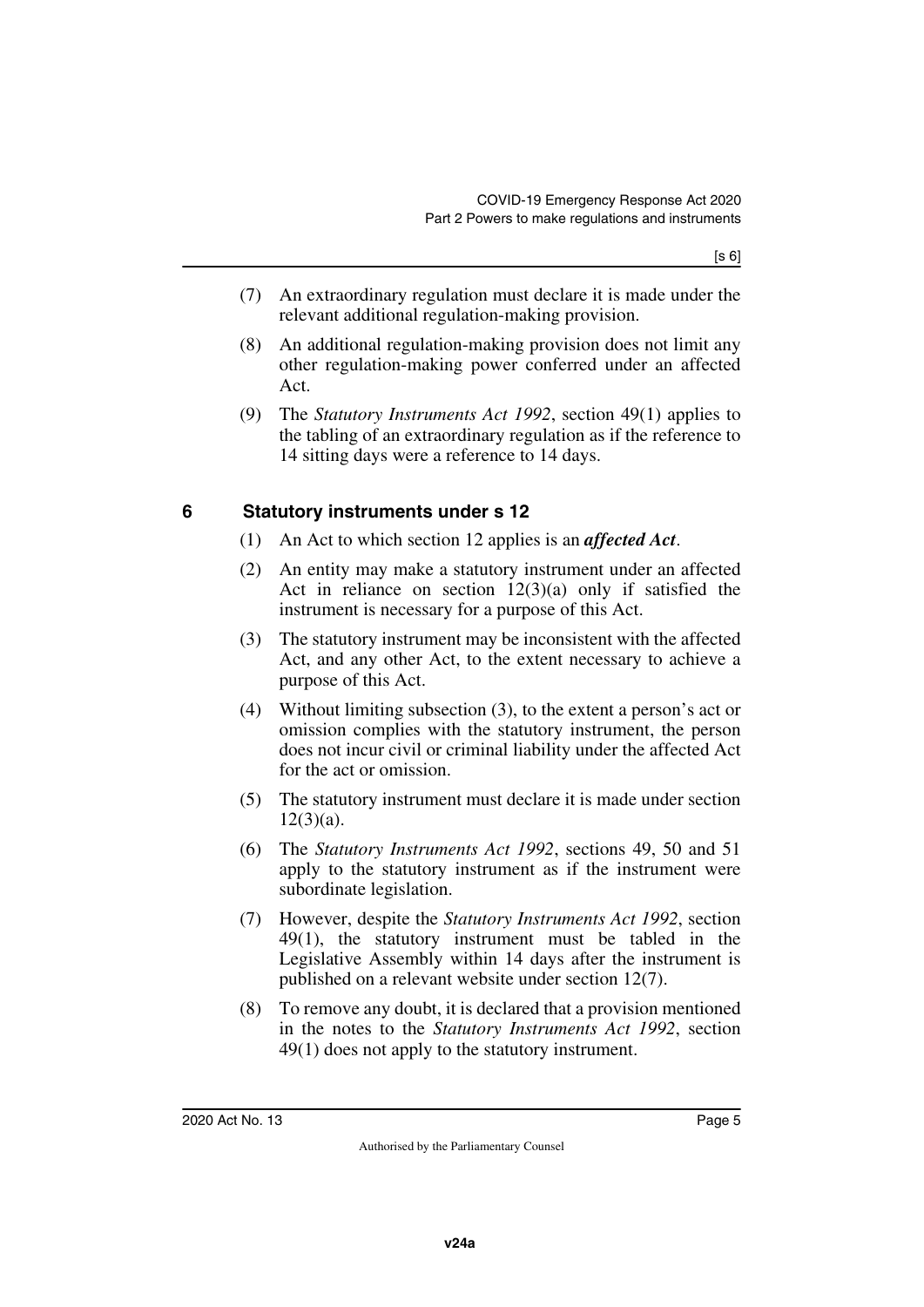#### [s 7]

#### <span id="page-7-1"></span><span id="page-7-0"></span>**7 Meaning of words in extraordinary regulations and instruments under s 12**

<span id="page-7-3"></span>Words used in an extraordinary regulation or a statutory instrument under section 12(3)(a) that are defined in this Act have the same meaning the words have in this Act, subject to a contrary intention in the regulation or instrument.

## <span id="page-7-2"></span>**Part 3 Reducing physical contact between persons**

### <span id="page-7-5"></span><span id="page-7-4"></span>**8 Regulation-making power relating to attendance at places or meetings**

- (1) This section applies if an Act requires or permits—
	- (a) a person to physically attend a place or meeting for a particular purpose or particular matter; or

*Examples of a place or meeting attended for a particular purpose or particular matter—*

- a visit or inspection by an authorised person of a particular site
- a meeting of a board or committee
- attendance before a person to answer questions
- appearance before a person to take an oath
- a physical examination of a person by a doctor for a particular purpose
- (b) an entity to call or hold a meeting for a particular purpose or particular matter.
- (2) The Act is taken to include a power to make a regulation as provided in this section.
- (3) A regulation under the Act may make provision about how the purpose or matter can be achieved or otherwise dealt with in a modified way, including by doing any of the following—
	- (a) providing the person may attend the place or meeting for the purpose or matter in a way that does not involve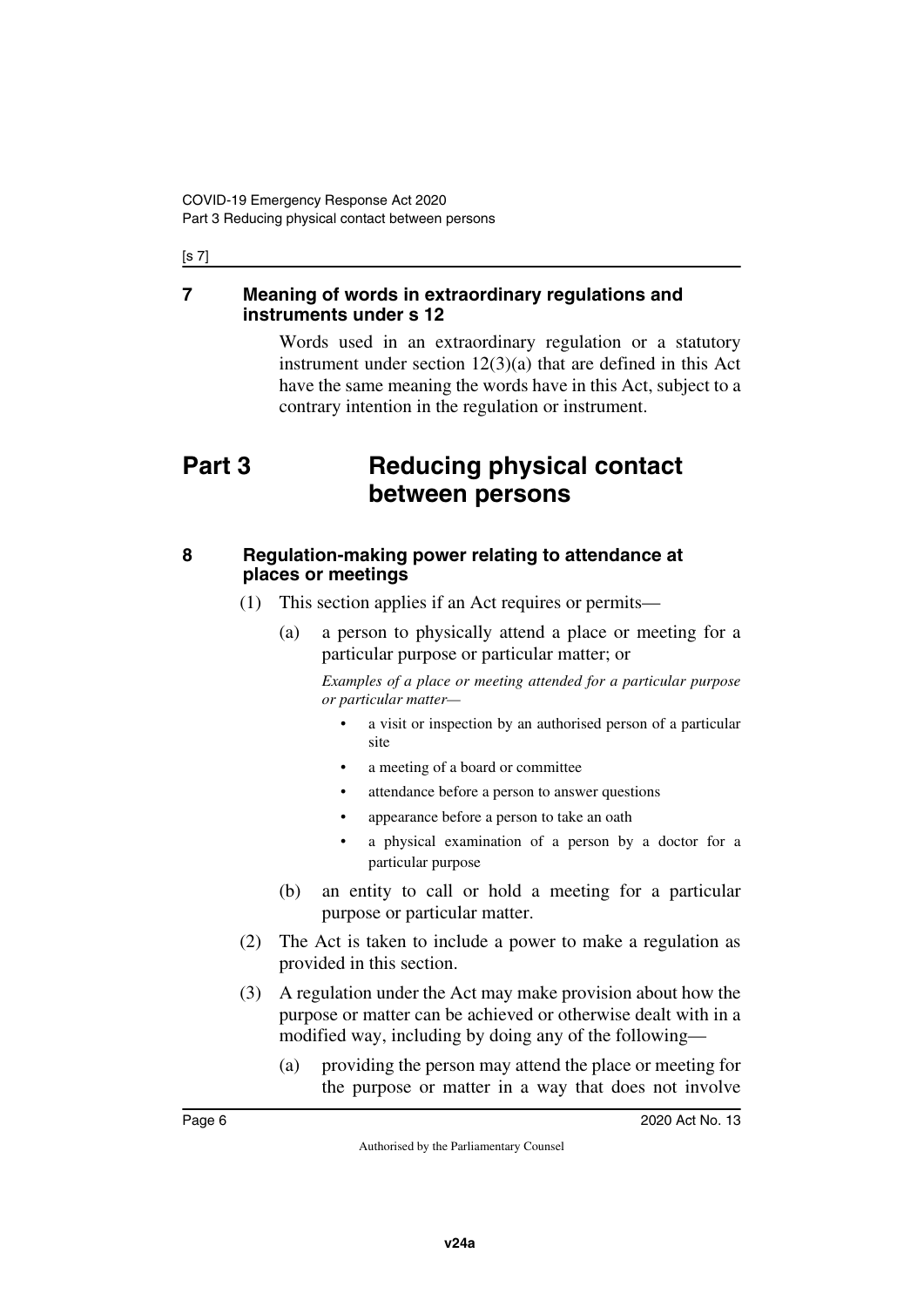physical attendance, including, for example, using communication technology;

- (b) modifying a procedure or requirement relating to a meeting;
- (c) suspending a requirement or entitlement for a person to attend a place or meeting;
- (d) suspending a requirement for an entity to call or hold a meeting;
- (e) empowering the chief executive under the Act to exercise discretion about whether, when or how attendance at a meeting or place is to be required;
- (f) empowering the chief executive under the Act to modify or waive any requirement connected to the purpose or matter to which the attendance relates;
- (g) empowering the chief executive under the Act to suspend a requirement for an entity to call or hold a meeting;
- (h) empowering the chief executive under the Act to issue guidelines about the modified way the purpose or matter is to be achieved or otherwise dealt with;
- (i) providing for any matter incidental to the purpose or matter.

*Examples of incidental matters—*

- alternative ways a person may produce a stated thing required for a meeting
- modifications to quorum, voting, decision-making and the way decisions are recorded
- (4) A regulation made under subsection (2) may have retrospective operation to a day not earlier than 19 March 2020.
- (5) In this section—

*meeting* includes a conference, conciliation or mediation.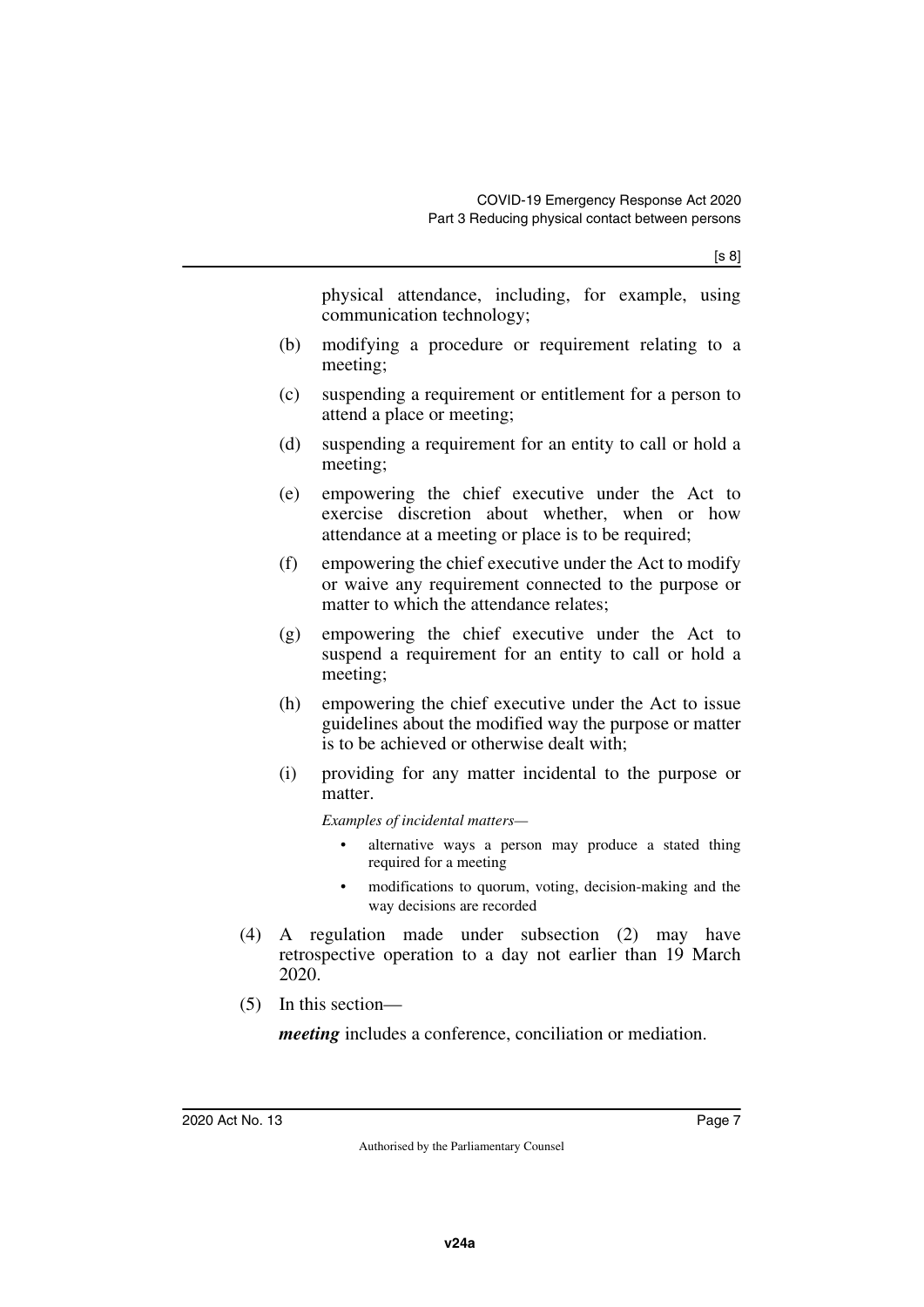#### [s 9]

#### <span id="page-9-1"></span><span id="page-9-0"></span>**9 Regulation-making power for particular matters relating to documents**

- (1) This section applies if an Act or a common law rule requires or permits any of the following (each a *relevant matter*)—
	- (a) the signing of a document by a person;
	- (b) the witnessing of signatures;
	- (c) the certification of matters by signatories, witnesses or other persons involved in the making of a document;
	- (d) the verification of the identity of individuals;
	- (e) the attestation of a document;
	- (f) the production of a document by a person;
	- (g) the making of a document in a particular form or way;
	- (h) the following of particular processes for making a document;
	- (i) the making or signing of a document or certification of a matter by a particular person or class of persons;
	- (j) the inclusion of particular content in a document;
	- (k) the recording of information;
	- (l) the filing, lodgement, giving or service of a notice or other document;
	- (m) the sighting of a document by a person for a particular purpose;
	- (n) the publication or display of a notice or advertisement for a particular purpose;
	- (o) the retention of documents or information.
- (2) The Act is taken to include a power to make a regulation as provided in this section.
- (3) A regulation under the Act may make provision about a relevant matter required or permitted under the Act, or required or permitted under a common law rule, by—
	- (a) prescribing modified requirements or arrangements; or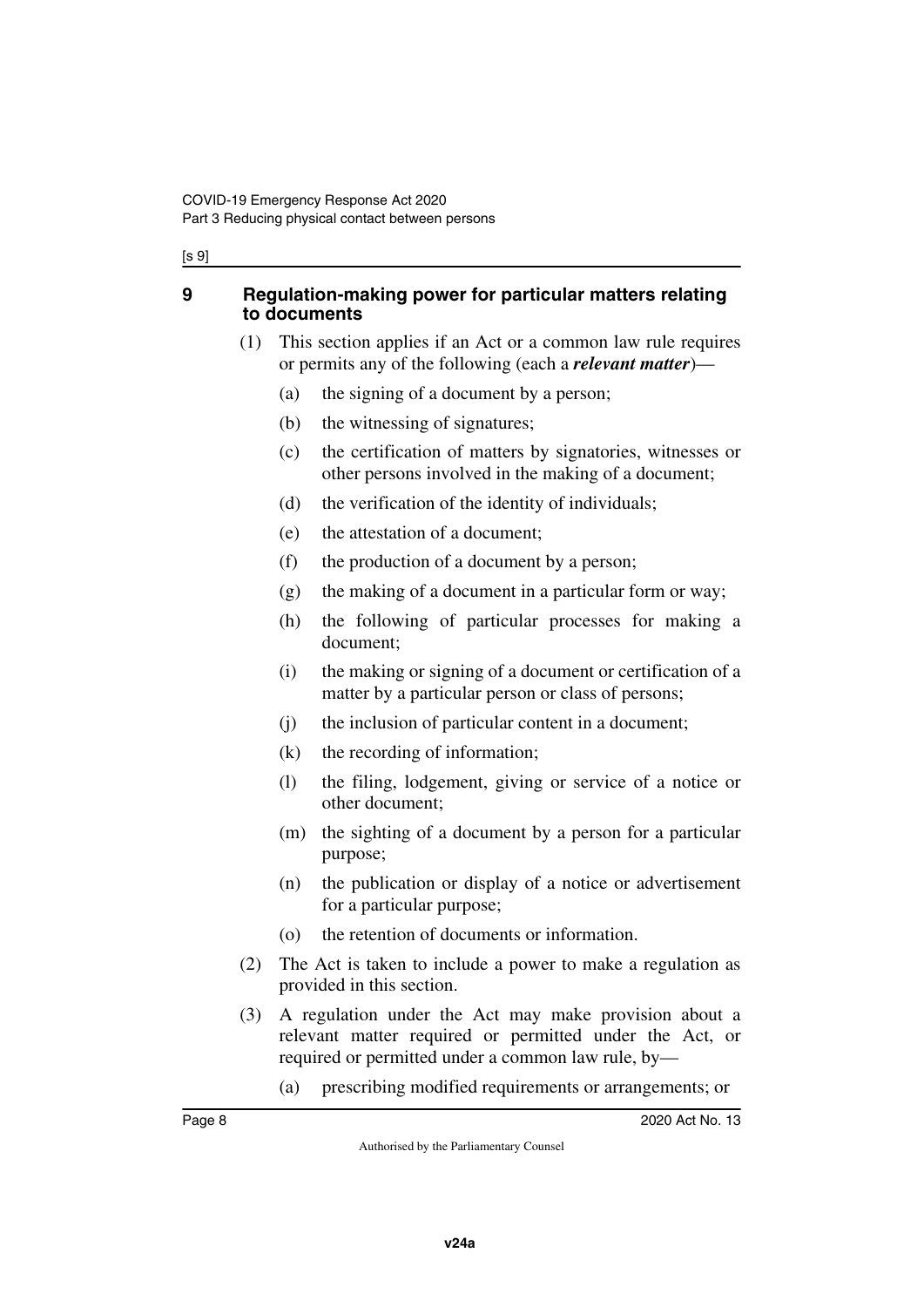- (b) suspending requirements or arrangements.
- (4) A regulation under the Act may make provision about a matter incidental to a relevant matter mentioned in subsection (3).
- (5) In this section—

<span id="page-10-1"></span>*document* does not include a statutory instrument.

## <span id="page-10-0"></span>**Part 4 Modifying statutory time limits**

## <span id="page-10-2"></span>**10 Definitions for part**

<span id="page-10-3"></span>In this part—

*Act* includes a savings or transitional provision of an Act.

*authorise* includes require.

*document* includes information.

<span id="page-10-5"></span>*power* includes duty.

## <span id="page-10-4"></span>**11 References to doing a thing**

A reference in this part to doing a thing includes a reference to omitting to do a thing.

## <span id="page-10-6"></span>**12 Power of entity to modify statutory time limit**

- <span id="page-10-7"></span>(1) This section applies if an entity is expressly authorised under an Act to modify on any ground—
	- (a) a period within which the entity, or another entity, is authorised to do a thing, including, for example, any of the following things—
		- (i) make an application;
		- (ii) pay an amount;
		- (iii) give a document;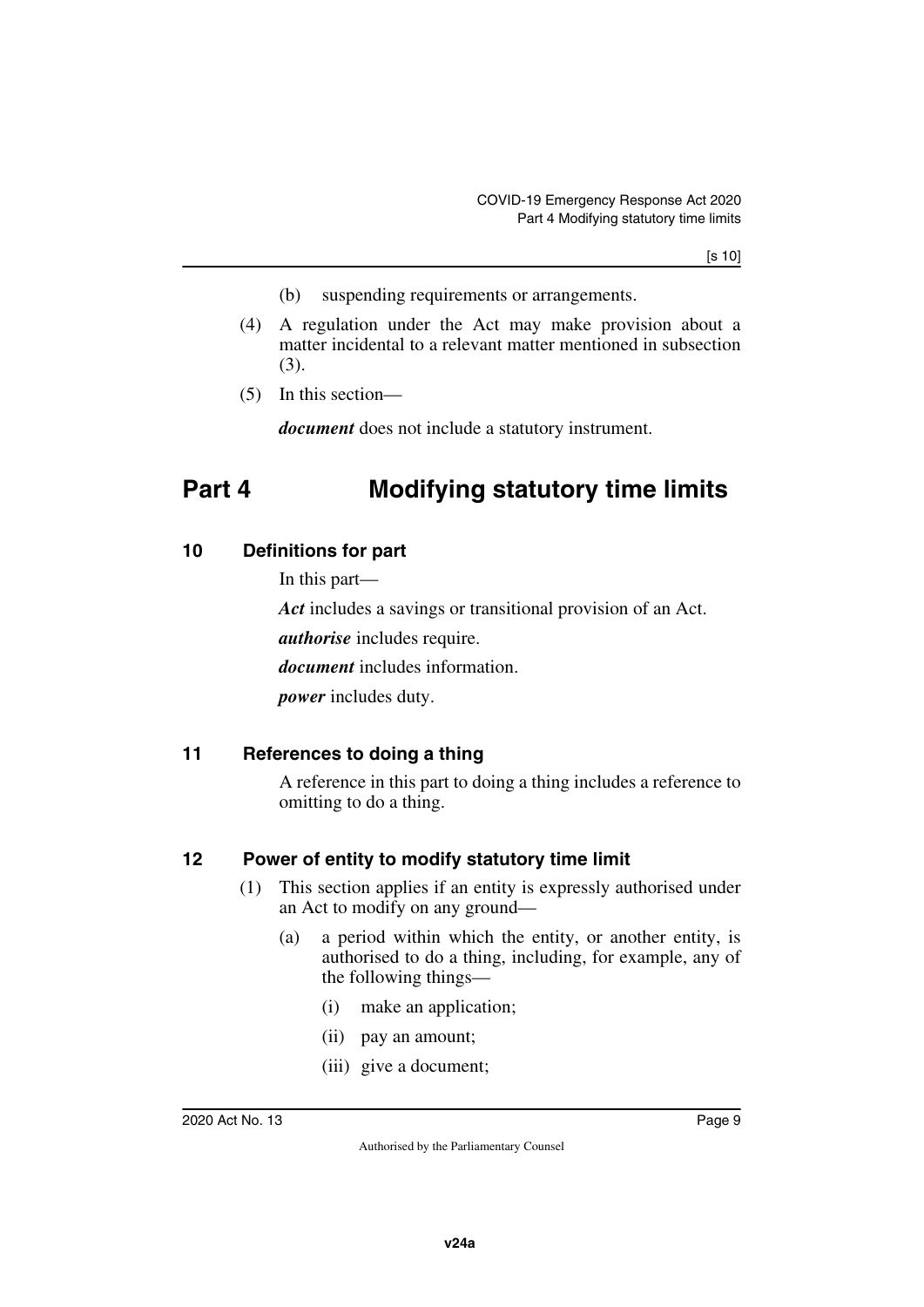- (iv) comply with a notice or direction;
- (v) ask for a document;
- (vi) exercise a power;
- (vii) perform a function;
- (viii)make a decision;
- (ix) give reasons for a decision; or
- (b) a period at the end of which a thing expires, including, for example, any of the following things—
	- (i) a document;
	- (ii) an authority, licence or permit;
	- (iii) a digital photo or digitised signature of a person.
- (2) The power of the entity under the Act to modify the period is taken to include a power to modify the period on the ground the entity is satisfied the modification is necessary for a purpose of this Act.
- (3) The power to modify the period under subsection (2) may be exercised—
	- (a) if the modification applies generally or to particular classes of persons or matters—by statutory instrument; or
	- (b) if the modification applies to a particular person—by giving the person a notice stating the modification and the reasons for the modification.
- (4) The power to modify the period under subsection (2) may be exercised under subsection  $(3)(b)$  on the entity's own initiative or on the application of a particular person interested in the modification of the period.
- (5) If a period is extended under subsection (2), the period may be extended only for a period that ends on or before 31 December 2020.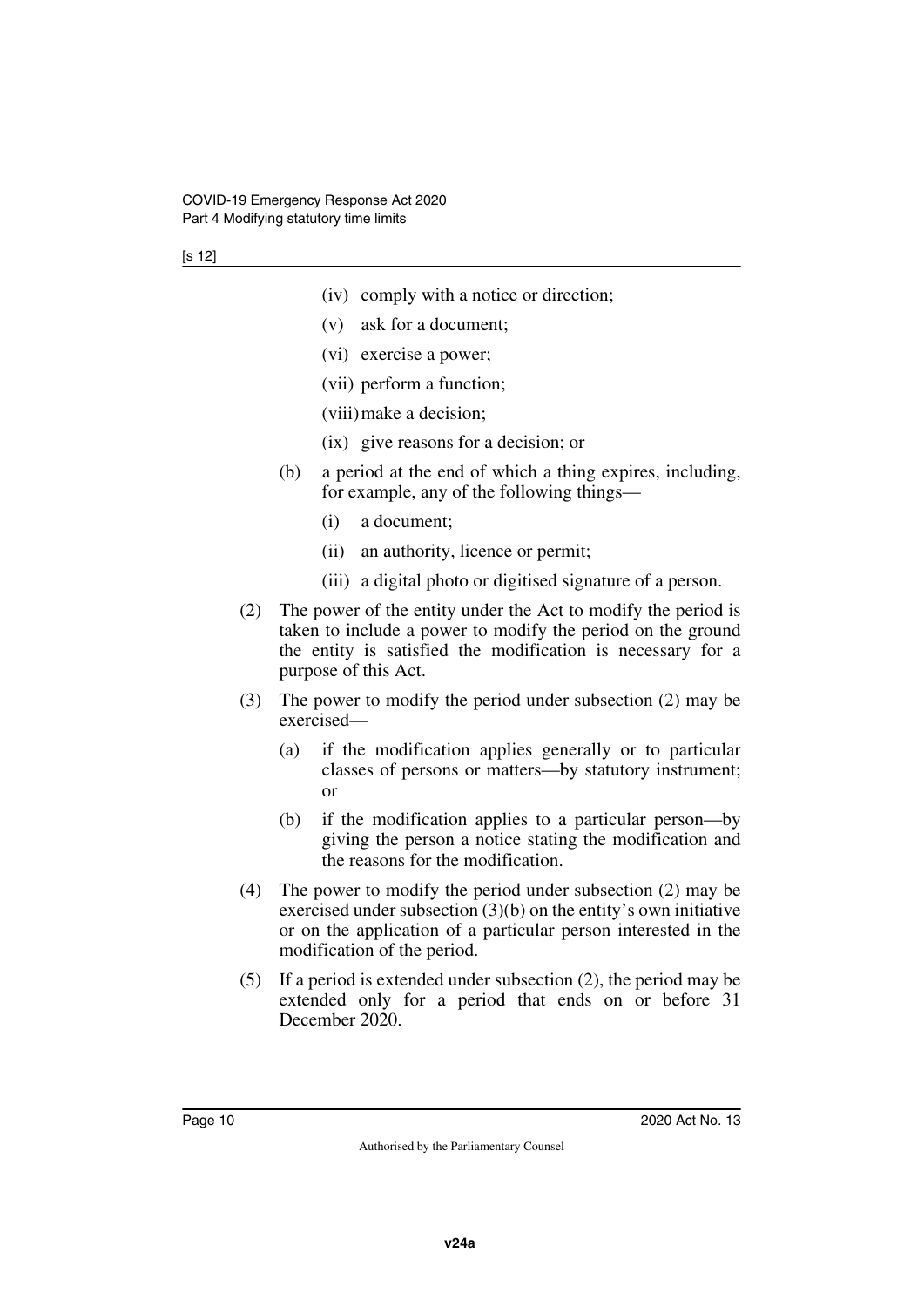[s 13]

- (6) A statutory instrument made under subsection (3)(a) may have retrospective operation to a day not earlier than 19 March 2020.
- (7) A statutory instrument made under subsection (3)(a) must be published on a relevant website.
- (8) This section does not limit section 13.
- (9) A reference in this section to a period within which an entity is authorised to do a thing includes a reference to any expression of time provided for under a provision for doing the thing.

*Examples of an expression of time in a provision—*

- a provision requiring a person to do a thing immediately
- a provision requiring a person to do a thing promptly
- (10) In this section—

*expire*, for a thing mentioned in subsection (1)(b), includes—

- (a) stop having legal operation or effect; and
- (b) stop being valid.

#### <span id="page-12-0"></span>**13 Regulation-making power to modify statutory time limit**

- <span id="page-12-1"></span>(1) This section applies if an Act—
	- (a) provides for—
		- (i) a period within which an entity is authorised to do a thing, including, for example, any of the things mentioned in section  $12(1)(a)$ ; or
		- (ii) a period at the end of which a thing expires, including, for example—
			- (A) any of the things mentioned in section  $12(1)(b)$ ; or
			- (B) a savings or transitional regulation; and
	- (b) does not expressly authorise an entity to modify the period mentioned in paragraph (a).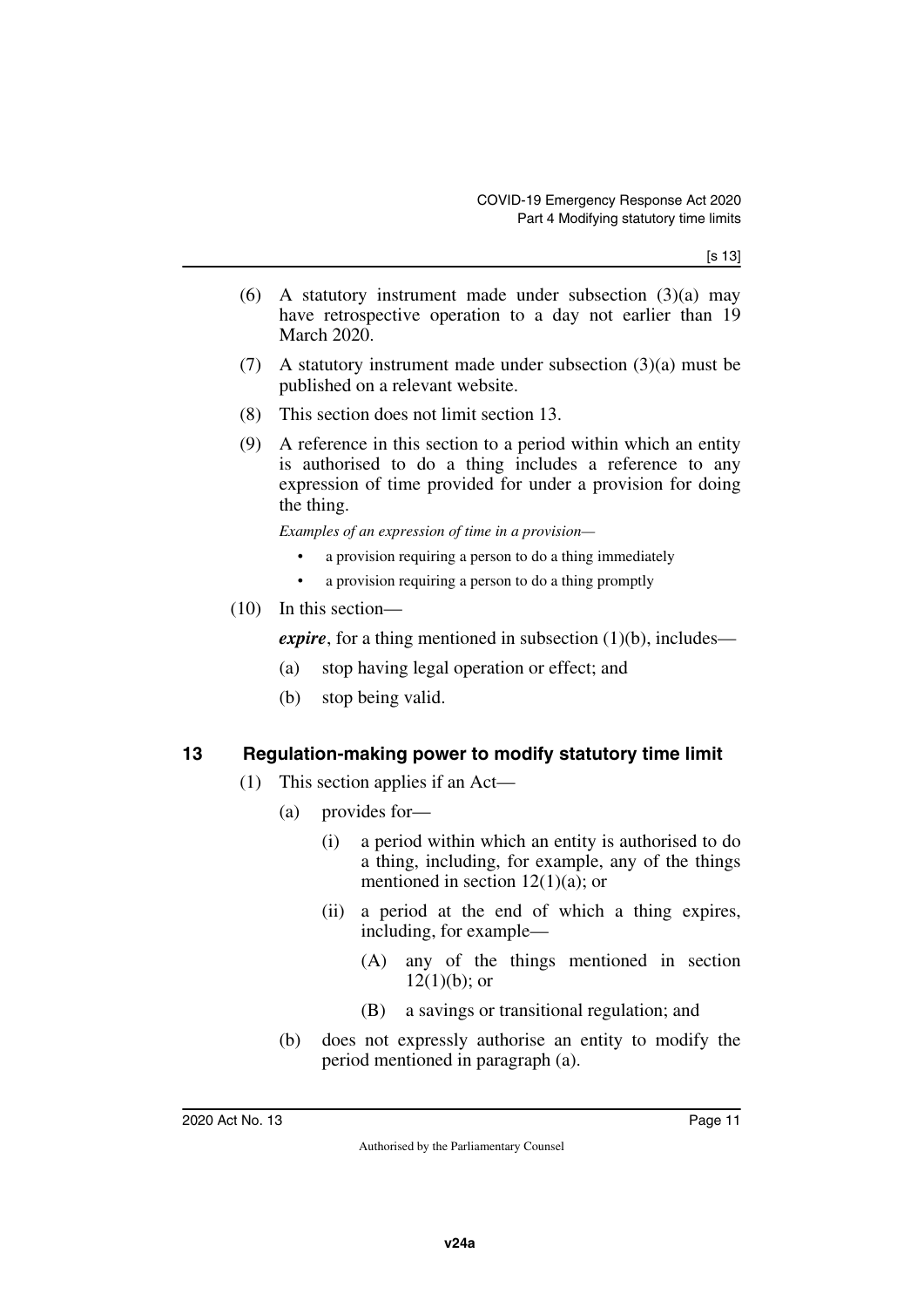- (2) The Act is taken to include a power to make a regulation providing for the period to be modified.
- (3) Without limiting subsection (2), a regulation may—
	- (a) expressly modify the period; or
	- (b) authorise an entity having a function under the Act to modify the period; or
	- (c) authorise an entity mentioned in paragraph (b) to delegate or subdelegate a power given under paragraph (b) to modify the period.
- (4) If a regulation under subsection (2) extends a period, the period may be extended only for a period that ends on or before 31 December 2020.
- (5) A regulation made under subsection (2) may have retrospective operation to a day not earlier than 19 March 2020.
- (6) A reference in this section to a period within which an entity is authorised to do a thing includes a reference to any expression of time provided for under a provision for doing the thing.

*Examples of an expression of time in a provision—*

- a provision requiring a person to do a thing immediately
- <span id="page-13-1"></span>• a provision requiring a person to do a thing promptly

## <span id="page-13-0"></span>**Part 5 Proceedings**

## <span id="page-13-2"></span>**14 Definitions for part**

<span id="page-13-3"></span>In this part—

*enabling Act*, for a proceeding before a relevant entity, means the Act under which the proceeding is conducted.

*proceeding*, before a relevant entity, includes—

(a) a matter related to the starting of the proceeding; and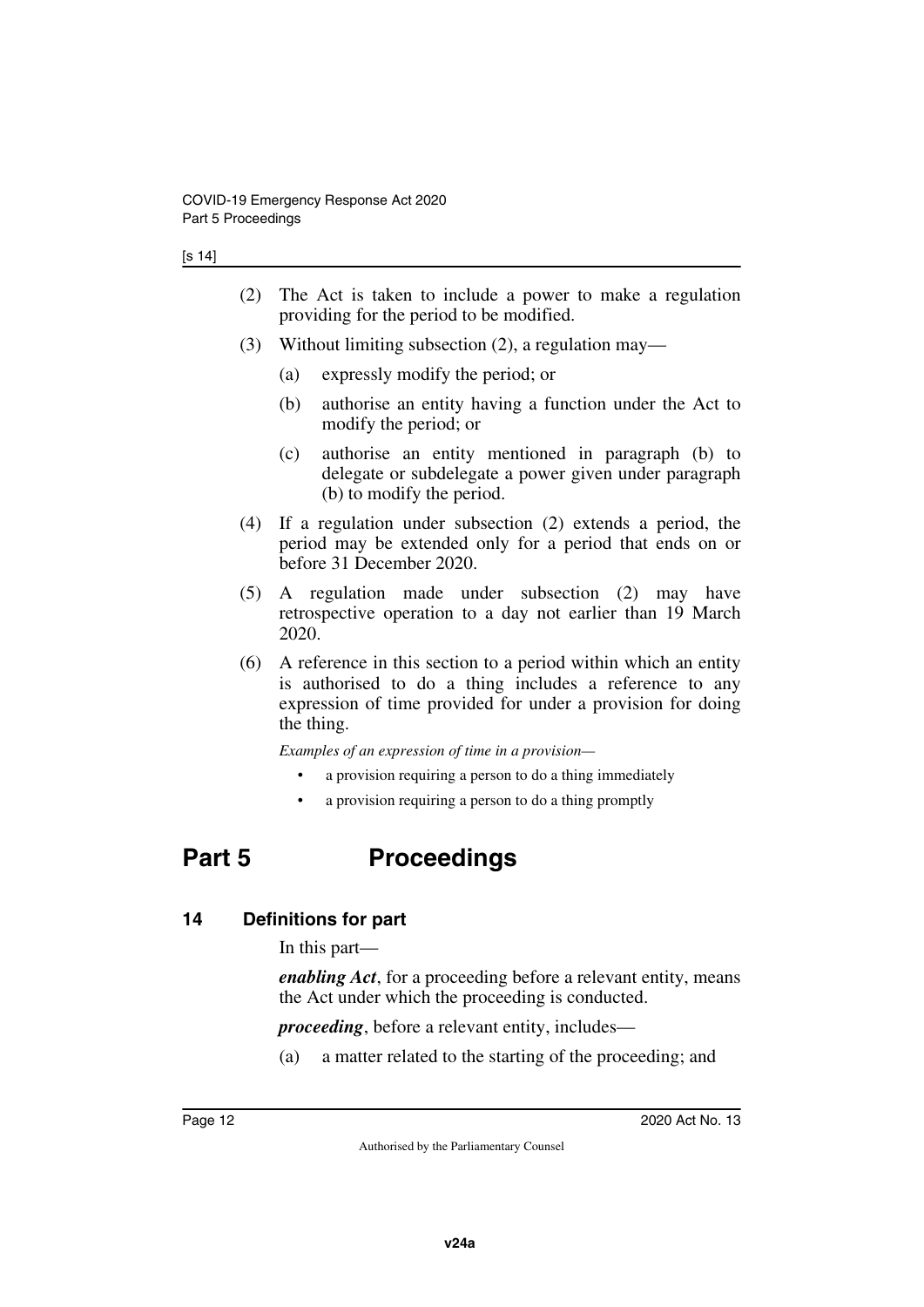- (b) a matter related to the making of a decision or order by the relevant entity in the proceeding; and
- (c) a matter otherwise connected to the conduct of the proceeding.

*Example—*

a matter related to the making of a bail order for a defendant in a criminal proceeding

#### *relevant entity* means—

- (a) a court or tribunal; or
- (b) another entity that—
	- (i) is established or otherwise provided for under an Act; and
	- (ii) has judicial or quasi-judicial functions.

#### <span id="page-14-0"></span>**15 Regulation-making power, and power of court, to modify statutory time limit relating to proceeding**

- <span id="page-14-1"></span>(1) This section applies if an Act provides for a period within which an entity is authorised or required to do a thing relating to a proceeding, including, for example—
	- (a) start, or take a step in, or hear, a proceeding; or
	- (b) make a complaint in relation to an offence; or
	- (c) present an indictment for an offence; or
	- (d) appeal, or give notice of appeal, or notice of application for leave to appeal; or
	- (e) make a decision; or
	- (f) give reasons for a decision.
- (2) The period may be modified on the ground the modification is necessary for a purpose of this Act.
- (3) The power to modify the period under subsection (2) may be exercised—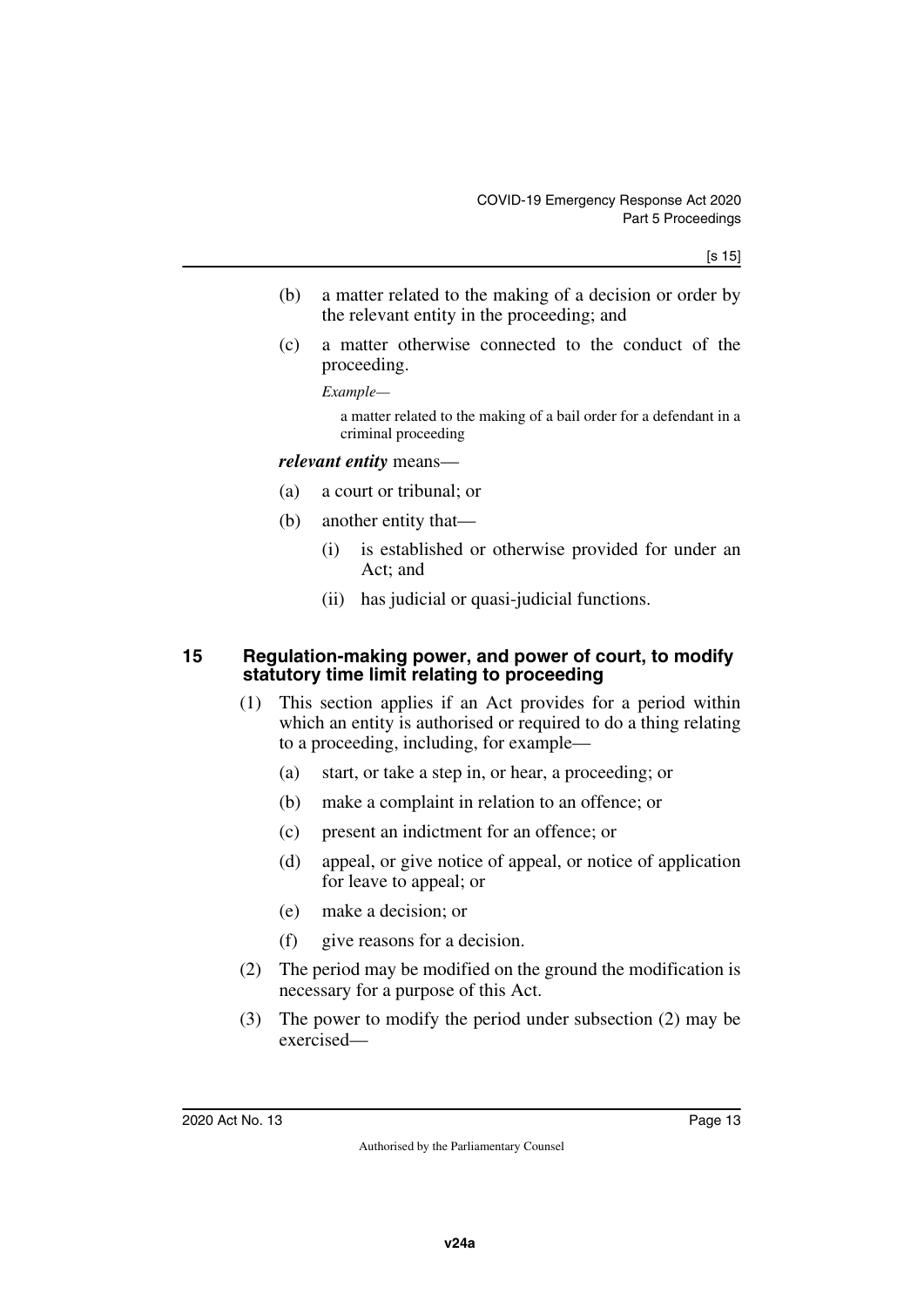- (a) if the modification applies generally or to particular classes of persons or matters—by a regulation made under the Act providing for the period; or
- (b) if the modification applies in relation to a particular proceeding—by a court having jurisdiction relating to the proceeding giving each party to the proceeding a notice stating the modification and the reasons for the modification.
- (4) If a regulation under subsection (3)(a) extends a period, the period may be extended only for a period that ends on or before 31 December 2020.
- (5) The power to modify the period under subsection (2) may be exercised under subsection (3)(b) on the court's own initiative or on the application of a party to the proceeding.
- (6) A regulation made under subsection  $(3)(a)$  may have retrospective operation to a day not earlier than 19 March 2020.
- (7) This section does not limit any other power of the court to modify a period, including, for example, a power under the *Supreme Court of Queensland Act 1991*.
- (8) To remove any doubt, it is declared that this section applies in relation to the following provisions—
	- (a) the Criminal Code, sections 590 and 671;
	- (b) the *Dangerous Prisoners (Sexual Offenders) Act 2003*, part 4;
	- (c) the *Justices Act 1886*, section 222;
	- (d) the *Limitation of Actions Act 1974*, parts 2 and 3.
- (9) A reference in this section to a period within which an entity is authorised or required to do a thing relating to a proceeding includes a reference to any expression of time provided for under a provision for doing the thing.

*Examples of an expression of time in a provision—*

- a provision requiring a person to do a thing immediately
- a provision requiring a person to do a thing promptly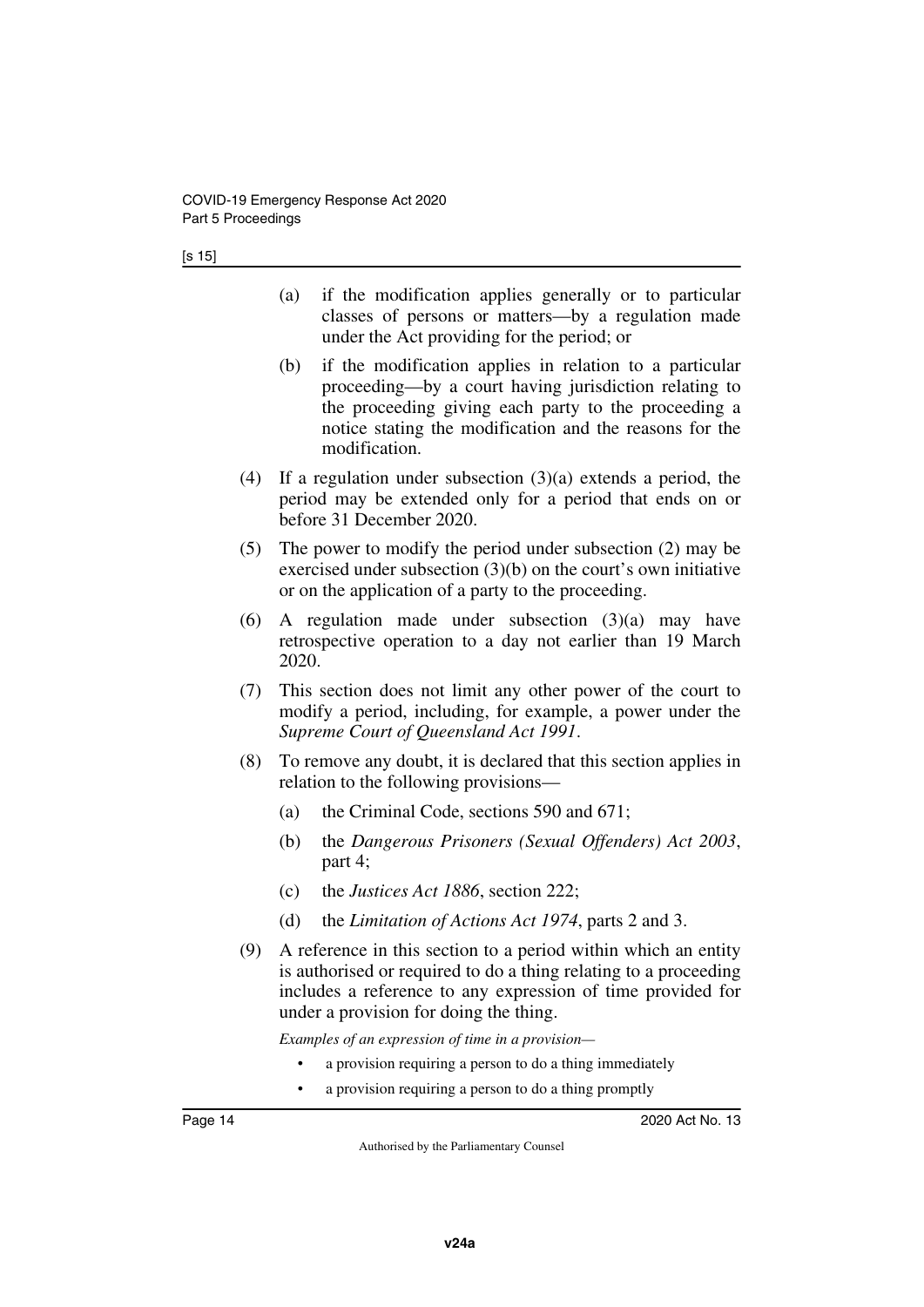(10) In this section—

*court* includes—

- (a) a tribunal; and
- <span id="page-16-1"></span>(b) an entity having a judicial or quasi-judicial function.

#### <span id="page-16-0"></span>**16 Regulation-making power for particular matters relating to proceedings**

- (1) A regulation under this Act may make provision for any of the following matters in relation to proceedings before a relevant entity—
	- (a) alternative processes or methods for making, signing, filing, giving or verifying documents;
	- (b) alternative methods for presenting indictments;
	- (c) the use of audio visual links or audio links to enable persons—
		- (i) to appear before a relevant entity; or
		- (ii) to give evidence or make submissions; or
		- (iii) to take an oath or make an affirmation;
	- (d) the restriction of access to the proceedings by members of the public.
- (2) If a regulation is made under subsection  $(1)(c)(i)$  in relation to a proceeding, a person who appears before the relevant entity for the proceeding as provided under the regulation is taken to be present before the relevant entity.
- (3) A regulation made under subsection (1) is taken to be an extraordinary regulation.
- (4) For subsection (3)—
	- (a) subsection (1) is taken to be an additional regulation-making provision within the meaning of section  $5(1)$ ; and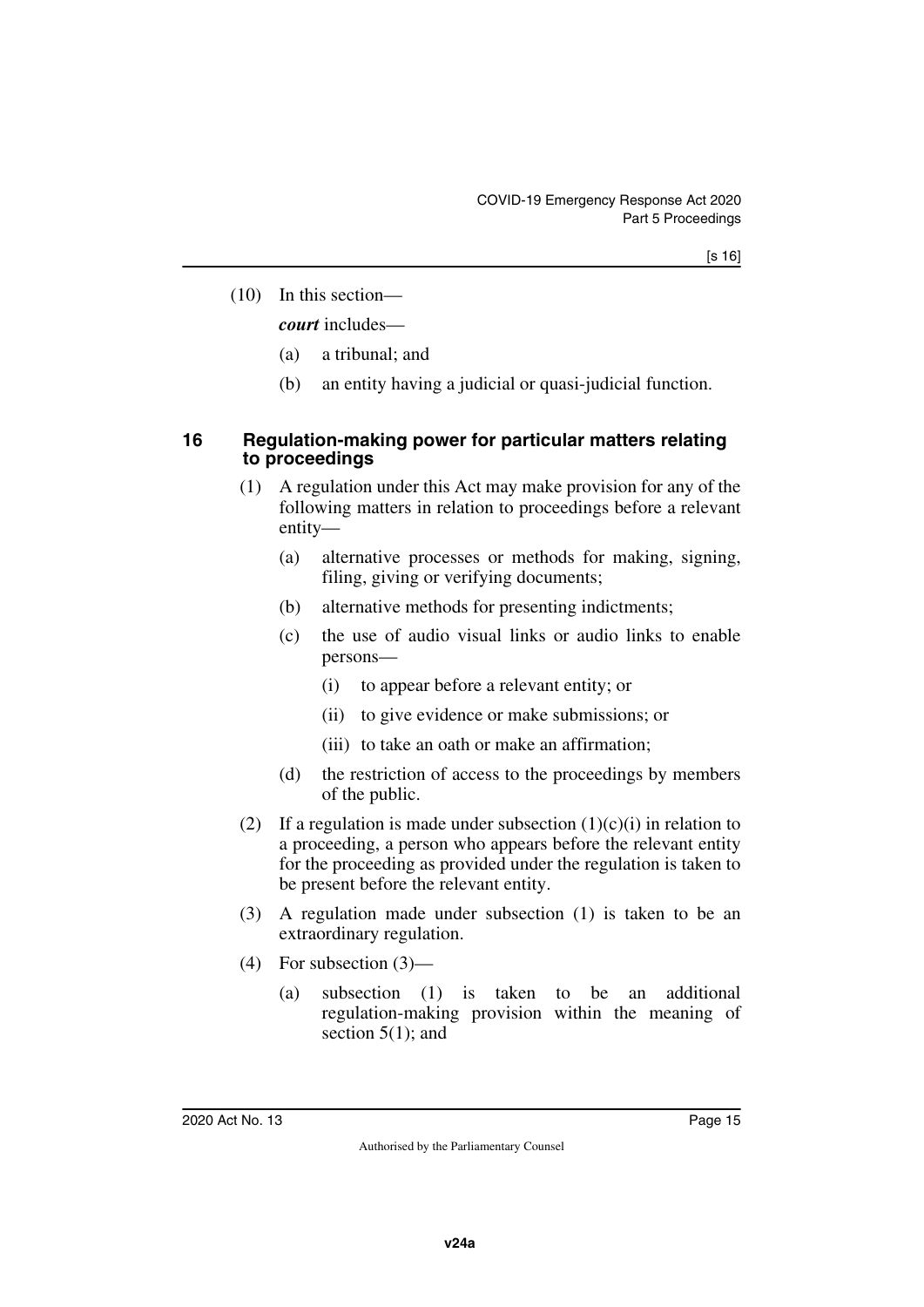- (b) a reference in section 5 to an extraordinary regulation under an affected Act is taken to be a reference to a regulation made under subsection (1); and
- (c) section 5(4) applies as if the reference in the section to the Minister administering an affected Act were a reference to the Minister administering this Act; and
- (d) section  $5(5)$ , (6) and (8) applies as if a reference in the section to an affected Act, other than a reference to an extraordinary regulation under an affected Act, were a reference to the enabling Act for a proceeding before a relevant entity in relation to which a regulation made under subsection (1) applies.
- (5) In this section—

*audio link* see the *Evidence Act 1977*, section 39C.

*audio visual link* see the *Evidence Act 1977*, schedule 3.

*verify*, in relation to a document, includes—

- (a) witness another person's signature of the document; and
- (b) certify a copy of the document; and
- (c) make a statutory declaration in relation to the document; and
- (d) take an oath or make an affirmation in relation to the document.

## <span id="page-17-0"></span>**17 Regulation-making powers under enabling Acts**

- <span id="page-17-1"></span>(1) The enabling Act for a proceeding before a relevant entity is taken to include a power to make a regulation that makes provision for any of the following matters in relation to the proceeding—
	- (a) a matter mentioned in section  $16(1)(a)$ , (b), (c) or (d);
	- (b) alternative provisions about the constitution of the relevant entity for conducting the proceeding;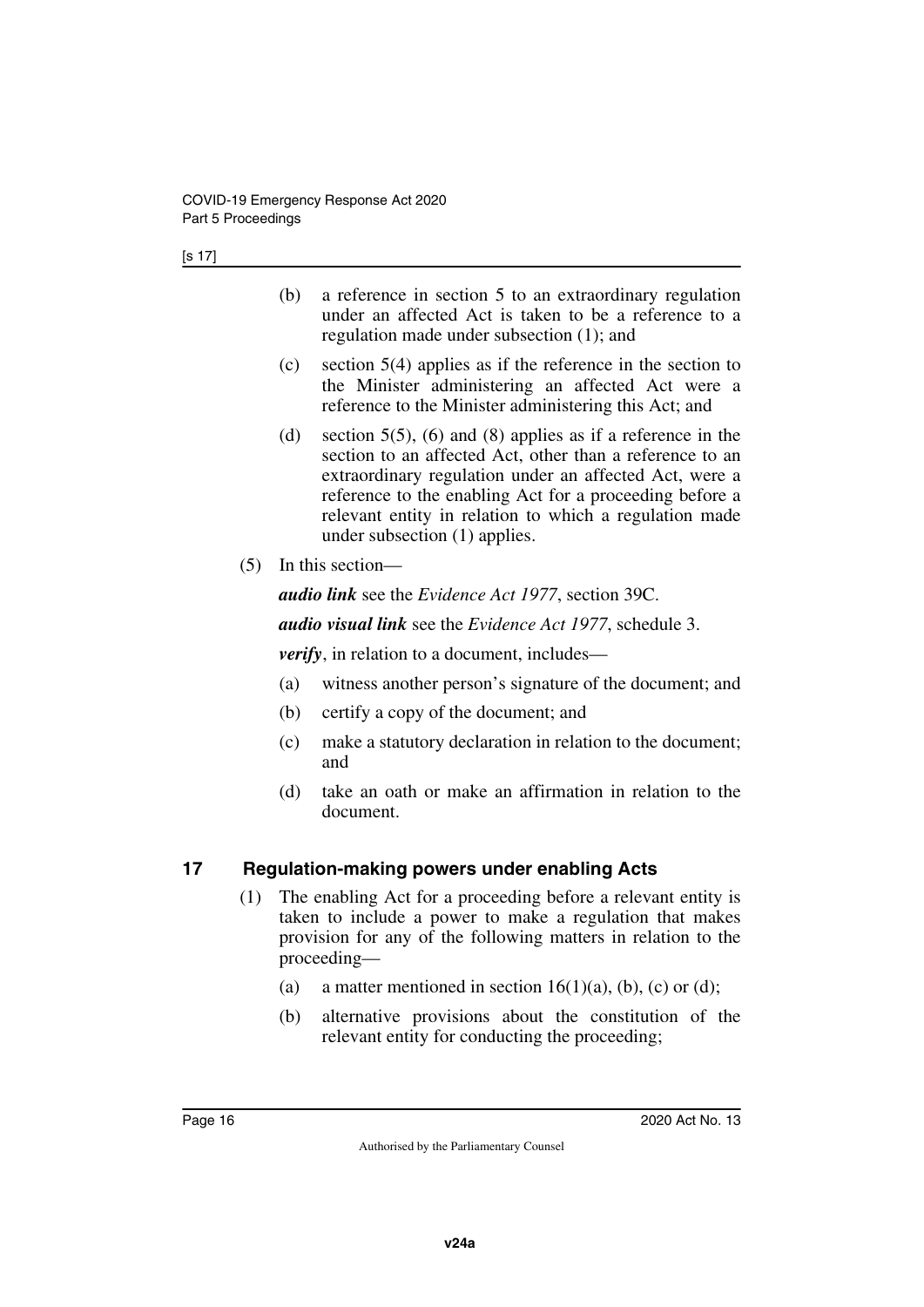- (c) provision for an alternative method of service to satisfy a requirement about personal service of a document in the proceeding;
- (d) provision for a videorecording of a witness's evidence to be viewed and heard in the proceeding instead of direct testimony;
- (e) provision for the proceeding to be conducted in an alternative location;
- (f) other procedural arrangements in relation to the proceeding.
- (2) A regulation under the enabling Act providing for a matter mentioned in subsection (1)(a) may have retrospective application to a day not earlier than 19 March 2020.
- (3) If there is an inconsistency between a regulation under section 16 and a regulation under the enabling Act mentioned in subsection (1), the regulation under the enabling Act prevails to the extent of the inconsistency.

## <span id="page-18-0"></span>**18 Relationship with pts 3 and 4**

<span id="page-18-3"></span><span id="page-18-1"></span>This part does not limit the application of a provision in part 3 or 4, other than section  $12(3)(a)$ , in relation to a proceeding before a relevant entity.

## <span id="page-18-2"></span>**Part 6 Small business commissioner**

## <span id="page-18-4"></span>**19 Appointment of commissioner**

- <span id="page-18-5"></span>(1) There is to be a small business commissioner.
- (2) The commissioner is appointed by the Governor in Council on the recommendation of the Minister (small business).
- (3) The Minister (small business) may recommend a person for appointment only if the Minister is satisfied the person is appropriately qualified.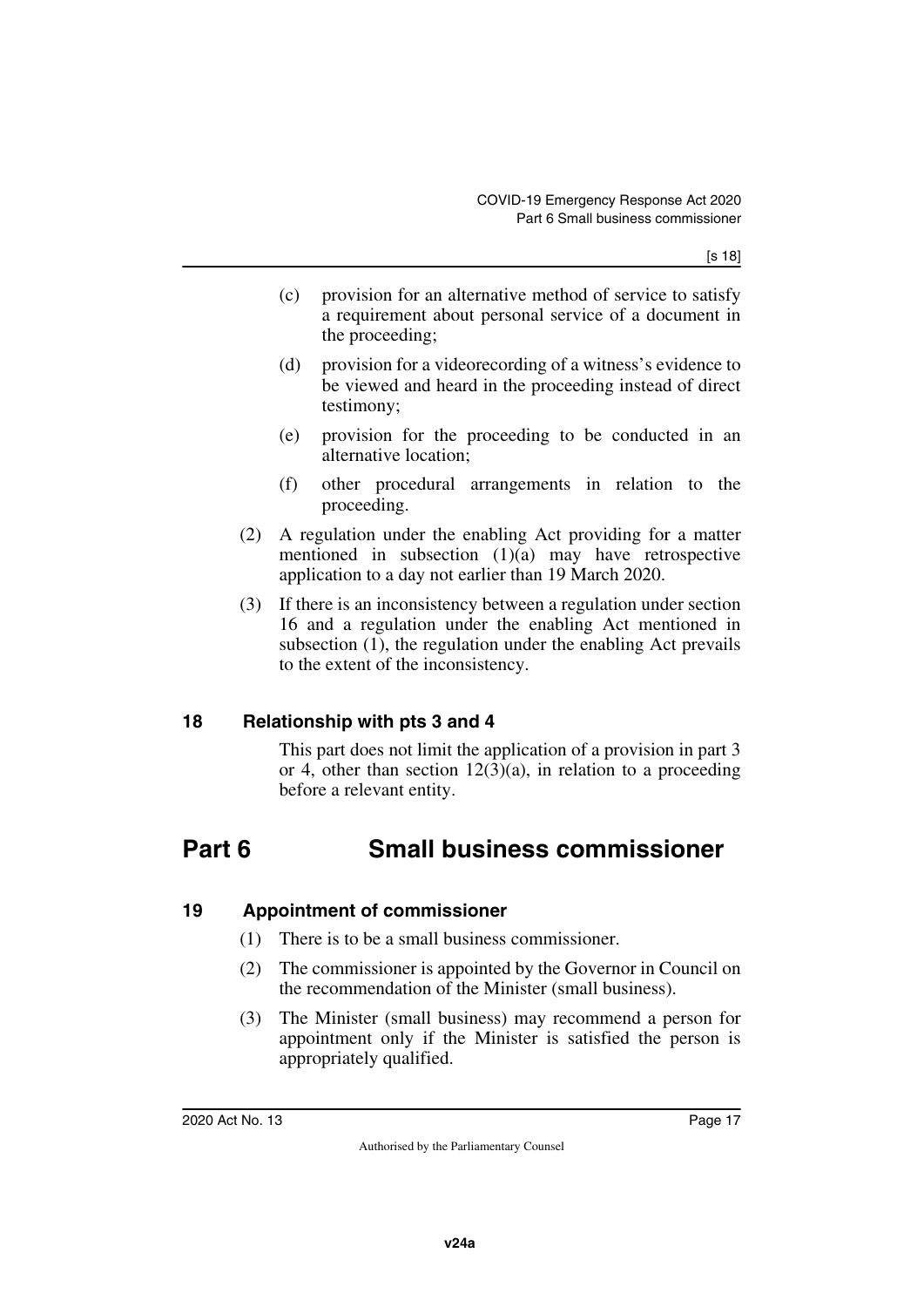#### [s 20]

- (4) The commissioner is to be paid the remuneration and allowances decided by the Governor in Council.
- (5) A person holds office as the small business commissioner on the conditions decided by the Governor in Council.
- (6) The commissioner must be appointed under this Act and not the *Public Service Act 2008*.
- <span id="page-19-1"></span>(7) The appointment ends on 31 December 2020.

#### <span id="page-19-0"></span>**20 Functions and powers of commissioner**

- (1) The functions of the commissioner are—
	- (a) to provide information and advisory services to the public about matters relevant to small businesses, particularly in relation to the COVID-19 response measures; and
	- (b) to assist small businesses in reaching an informal resolution for disputes relating to small business leases; and
	- (c) to administer a mediation process prescribed by regulation under section  $23(1)(g)$  in relation to small business tenancy disputes.
- (2) The commissioner has all the powers necessary for performing the commissioner's functions.
- (3) In this section—

*small business lease* means a lease of premises used wholly or predominantly for carrying on a small business.

*small business tenancy dispute* means a dispute about a small business lease, or about the use or occupation of the leased premises, regardless of when the lease was entered into.

#### <span id="page-19-2"></span>**21 Preservation of rights of commissioner**

<span id="page-19-3"></span>(1) This section applies if a person who is a public service officer is appointed as commissioner.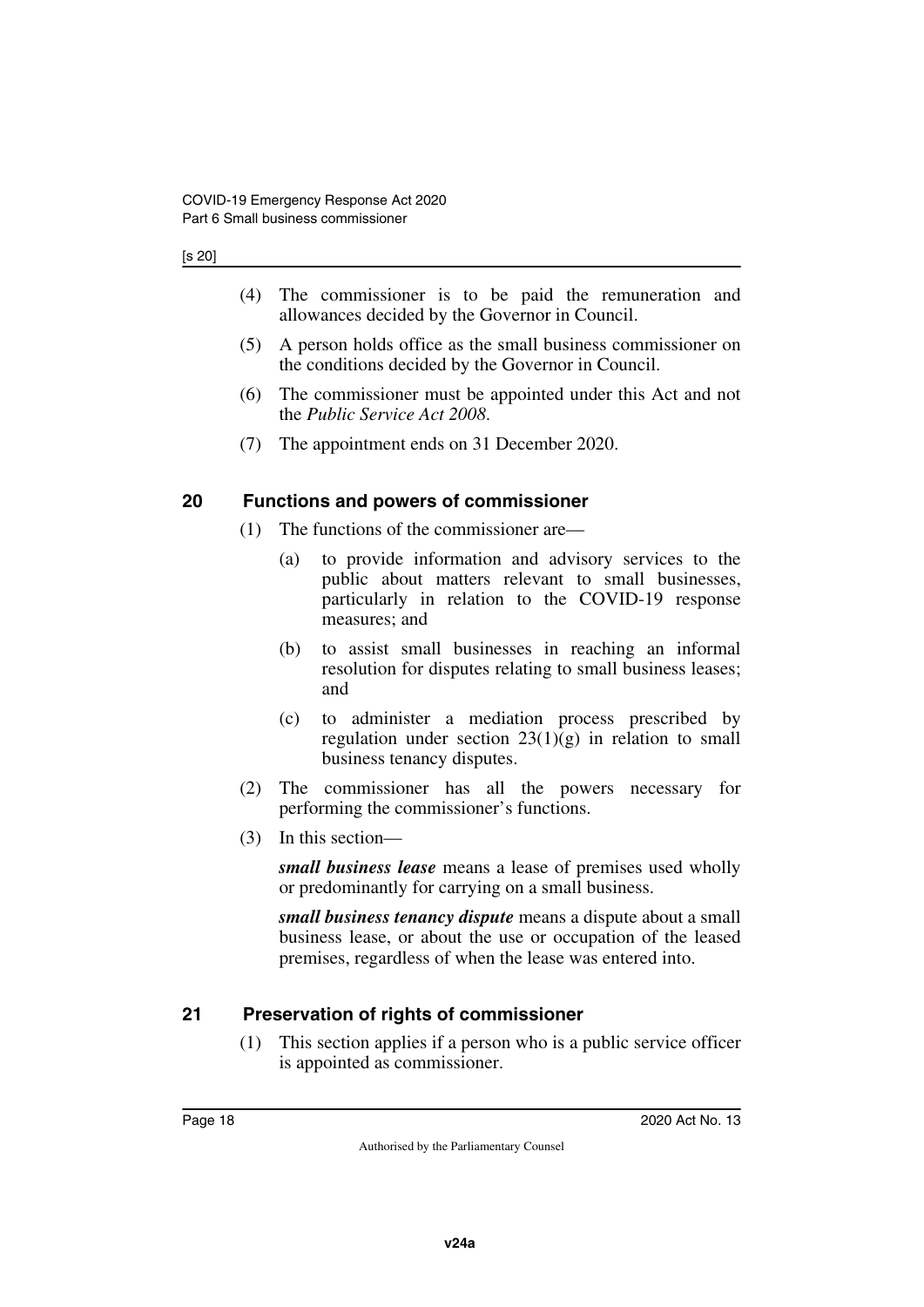- (2) The person keeps all rights accrued or accruing to the person as a public service officer as if service as the commissioner were a continuation of service as a public service officer.
- (3) At the end of the person's term of office or resignation as commissioner, the person's service as the commissioner is taken to be service of a like nature in the public service for deciding the person's rights as a public service officer.

## <span id="page-20-0"></span>**22 Reporting**

<span id="page-20-1"></span>The commissioner must—

- (a) keep the Minister (small business) reasonably informed about the performance of the commissioner's functions; and
- <span id="page-20-3"></span>(b) comply with a reasonable request by the Minister (small business) to give the Minister stated information at a stated time about the performance of the commissioner's functions.

## <span id="page-20-2"></span>**Part 7 Retail leases and other prescribed leases**

#### <span id="page-20-5"></span><span id="page-20-4"></span>**23 Regulation-making power for retail leases and other prescribed leases**

- (1) A regulation under this Act or the *Retail Shop Leases Act 1994* may, for responding to the COVID-19 emergency—
	- (a) prohibit the recovery of possession of premises under a relevant lease by a lessor of the premises from a lessee of the premises; or
	- (b) prohibit the termination of a relevant lease by a lessor or owner of premises; or
	- (c) regulate or prevent the exercise or enforcement of another right of a lessor of premises under a relevant lease or other agreement relating to the premises; or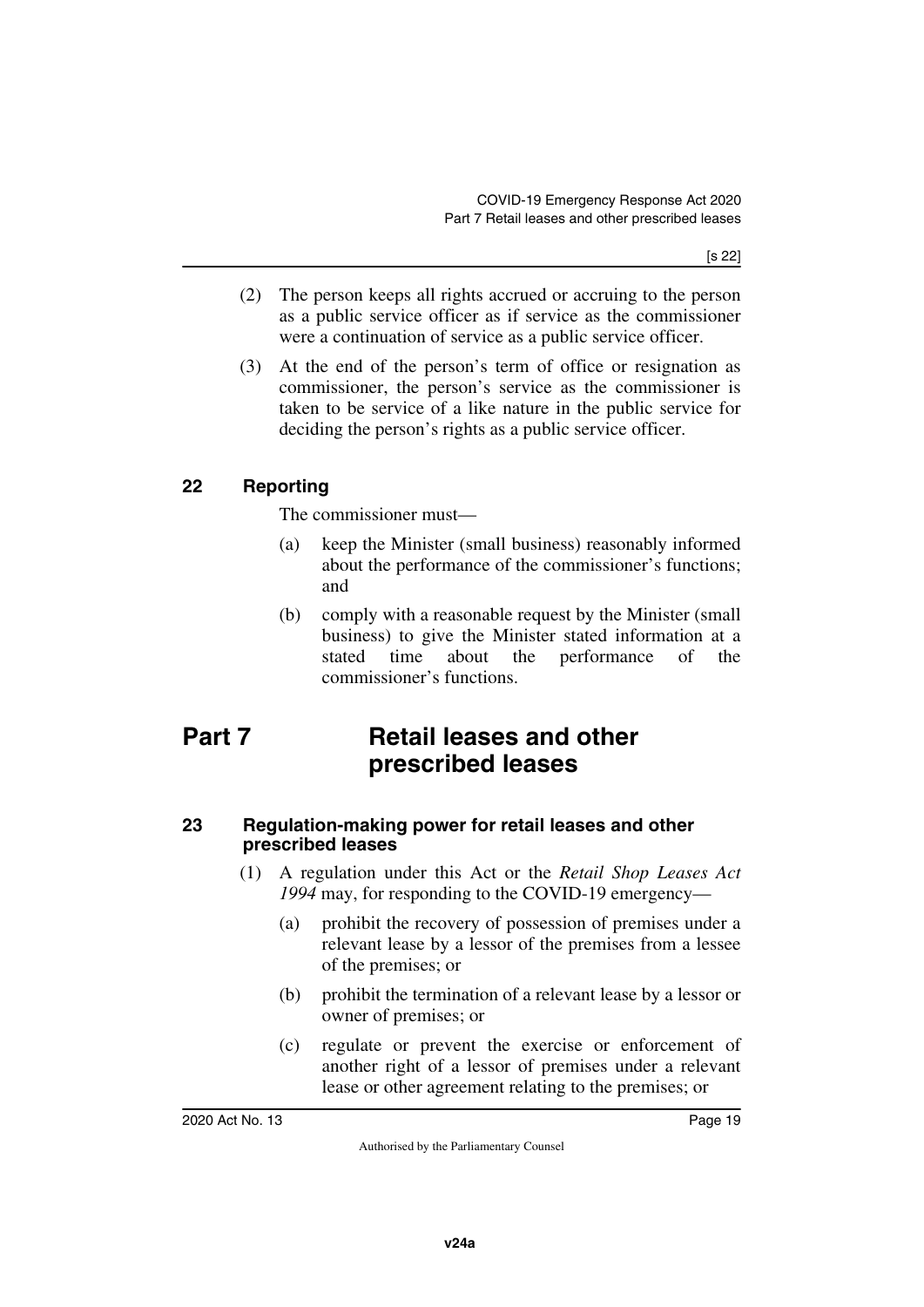[s 23]

- (d) exempt a lessee, or a class of lessees, from the operation of a provision of an Act, relevant lease or other agreement relating to the leasing of premises; or
- (e) require parties to a relevant lease to have regard to particular matters or principles, or a prescribed standard, code or other document, in negotiating or disputing a matter under or in relation to the relevant lease; or
- (f) require a mediator, conciliator, arbitrator, tribunal, court or other decision-maker to have regard to particular matters or principles, or a prescribed standard, code or other document, in mediating, conciliating, hearing or deciding a matter or proceeding relating to a relevant lease; or
- (g) provide for a dispute resolution process for disputes relating to relevant leases, including, for example, by providing for the following—
	- (i) who may apply for dispute resolution;
	- (ii) how the dispute resolution process is started;
	- (iii) the appointment and jurisdiction of mediators to mediate disputes;
	- (iv) the conduct of mediations;
	- (v) the conferral of jurisdiction on a tribunal to hear and decide disputes;
	- (vi) the referral of disputes to a court or tribunal; or
- (h) prescribe any other matter necessary for, or incidental to, facilitating a matter mentioned in paragraphs (a) to (g).
- (2) A regulation under this section may—
	- (a) be inconsistent with an Act or law, other than the *Human Rights Act 2019*, to the extent necessary to achieve a purpose of the regulation and this Act; and
	- (b) have retrospective operation to a day not earlier than the commencement of this Act; and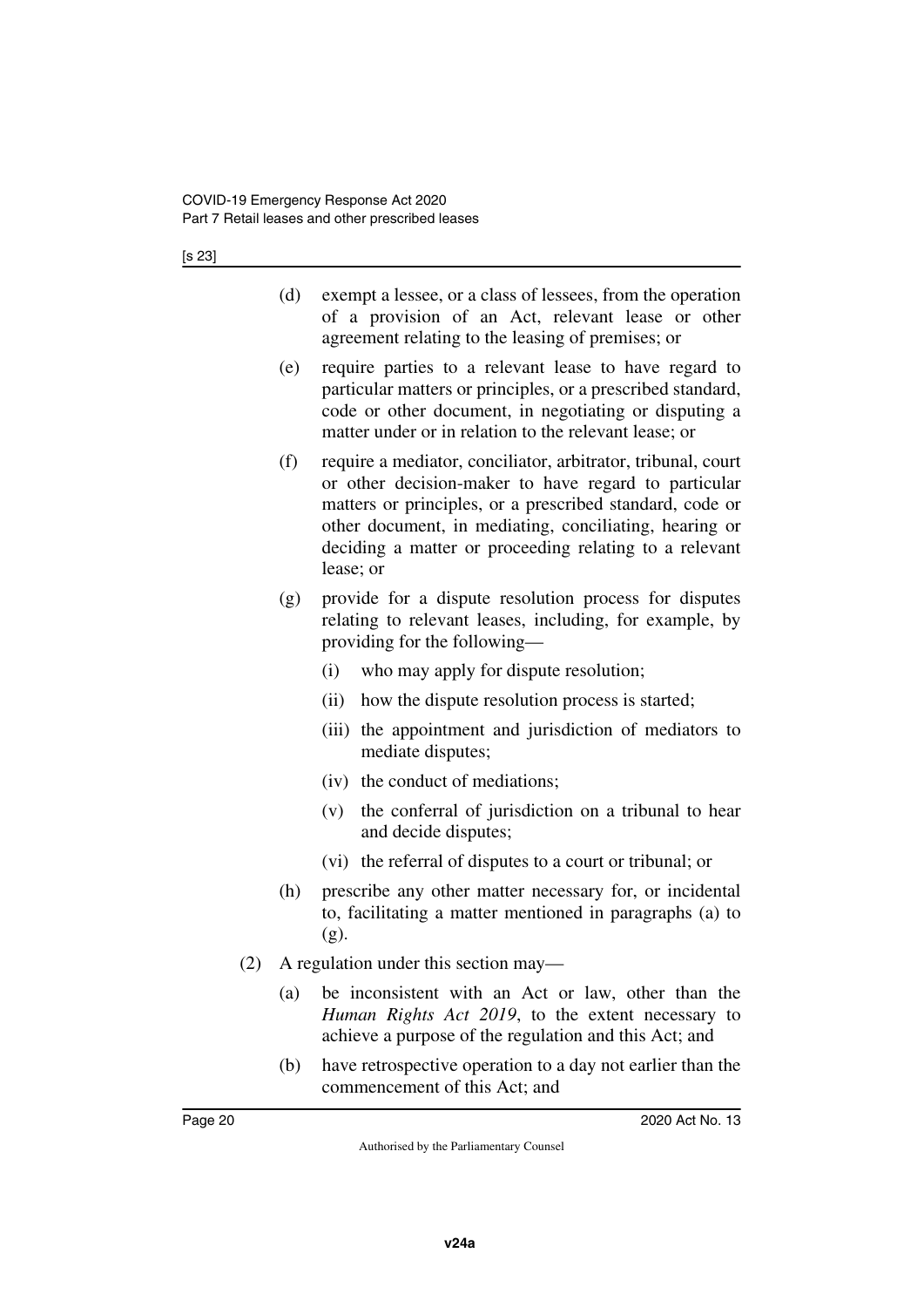- (c) provide for a maximum penalty of not more than 20 penalty units for a contravention of the regulation.
- (3) Without limiting subsection (2)(a), to the extent a person's act or omission complies with a regulation made under this section that is inconsistent with an Act or law, the person does not incur civil or criminal liability under the Act or law for the act or omission.
- (4) A regulation under this section must declare it is made under this section.
- (5) This section does not limit a regulation-making power under the *Retail Shop Leases Act 1994*.
- (6) A regulation under this section expires on 31 December 2020.
- (7) The *Statutory Instruments Act 1992*, section 49(1) applies to the tabling of a regulation made under this section as if the reference to 14 sitting days were a reference to 14 days.
- (8) In this section—

*lease* includes a lease, sub-lease, licence or other agreement under which a person grants a right to another person to occupy premises, other than as a residence.

*premises* includes land.

*relevant lease* means—

- (a) a retail shop lease under the *Retail Shop Leases Act 1994*; or
- <span id="page-22-1"></span>(b) a lease prescribed by regulation for this definition.

## <span id="page-22-0"></span>**Part 8 Residential tenancies and rooming accommodation**

#### <span id="page-22-3"></span><span id="page-22-2"></span>**24 Regulation-making power for residential tenancies and rooming accommodation etc.**

(1) A regulation under this Act or the *Residential Tenancies and Rooming Accommodation Act 2008* (the *RTRA Act*) may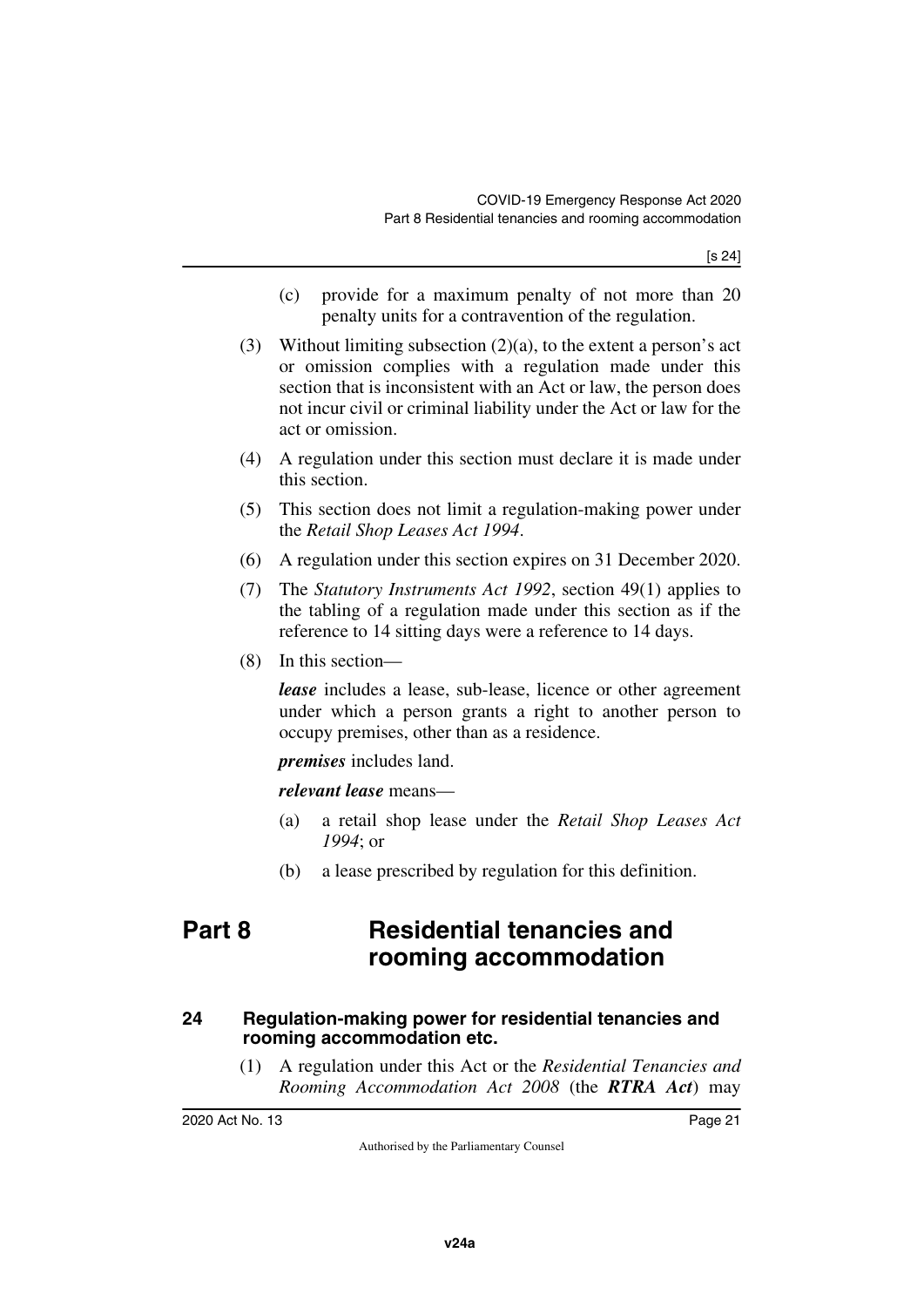#### [s 24]

|     |                                                       | make provision for any matter necessary for responding to the<br>COVID-19 emergency, including—                                             |  |
|-----|-------------------------------------------------------|---------------------------------------------------------------------------------------------------------------------------------------------|--|
|     | (a)                                                   | to ensure rights, obligations and processes under the<br>RTRA Act operate appropriately having regard to<br>COVID-19 response measures; and |  |
|     | (b)                                                   | to assist in achieving the objectives of COVID-19<br>response measures; and                                                                 |  |
|     | (c)                                                   | to support the Queensland residential rental sector<br>during the COVID-19 emergency period.                                                |  |
| (2) | Without limiting subsection $(1)$ , a regulation may— |                                                                                                                                             |  |
|     | (a)                                                   | impose a moratorium on evictions of tenants and<br>residents during the COVID-19 emergency period; or                                       |  |
|     | (b)                                                   | alter the grounds on which notices to leave may be<br>given; or                                                                             |  |
|     | (c)                                                   | enable particular disputes about unpaid rent to be<br>conciliated by the Residential Tenancies Authority; or                                |  |
|     | (d)                                                   | suspend a right or obligation under the RTRA Act in<br>particular circumstances; or                                                         |  |
|     | (e)                                                   | provide for applications to be made to, and decided by, a<br>different entity to the entity provided for under the<br>RTRA Act; or          |  |
|     | (f)                                                   | prohibit the inclusion of particular matters in a tenancy<br>database within the meaning of section 457 of the<br>RTRA Act; or              |  |
|     | (g)                                                   | amend a residential tenancy agreement or rooming<br>accommodation agreement, including, for example,<br>$by-$                               |  |
|     |                                                       | (i)<br>extending the term of the agreement; or                                                                                              |  |
|     |                                                       | (ii)<br>terminating the agreement; or                                                                                                       |  |
|     |                                                       | (iii) if there is more than 1 tenant or resident for the<br>agreement—ending the interest of a tenant or                                    |  |

resident in the agreement; or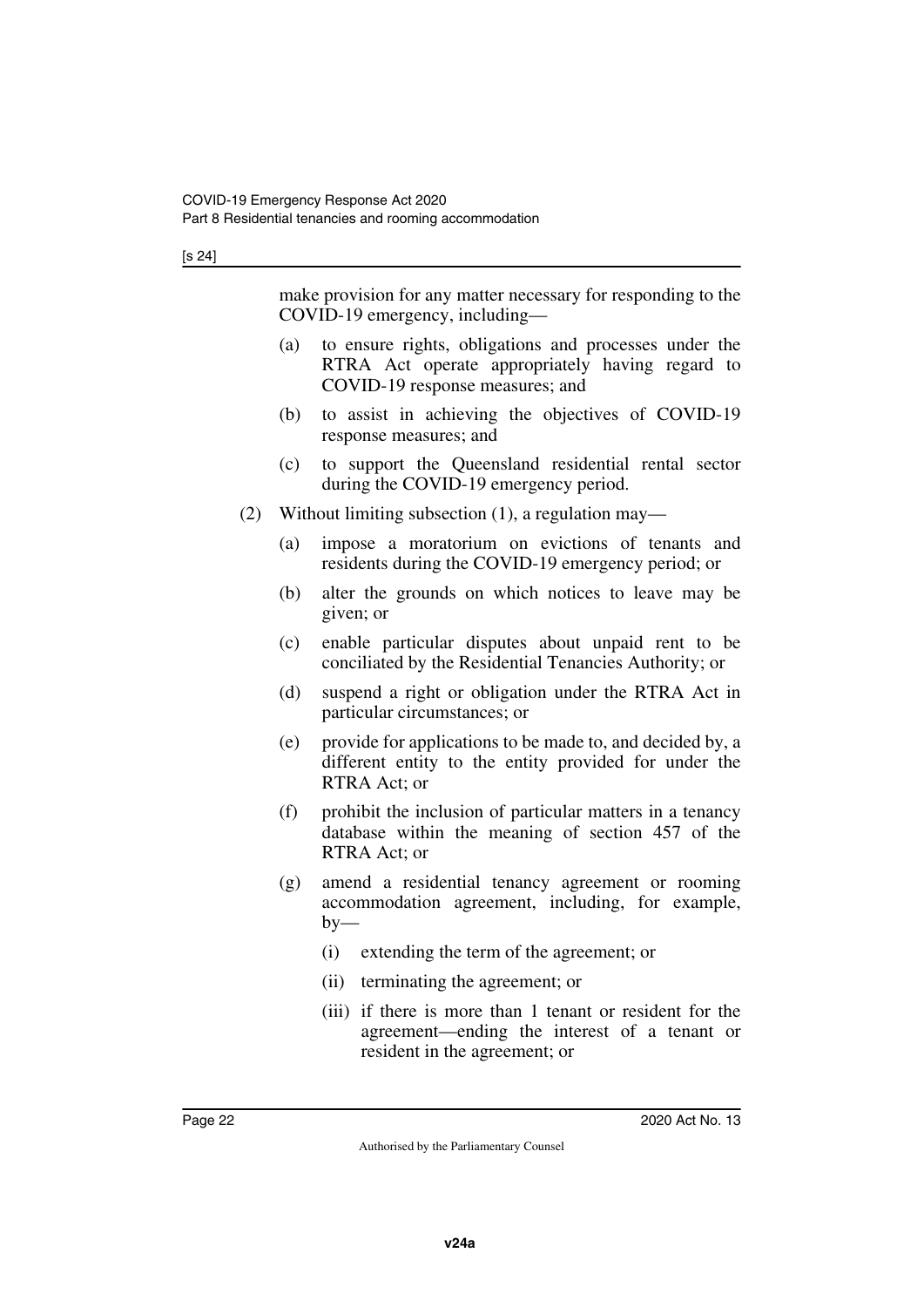- (h) extend the application of particular provisions of the RTRA Act to additional persons.
- (3) A regulation under this section may—
	- (a) be inconsistent with an Act or law, other than the *Human Rights Act 2019*, to the extent necessary to achieve a purpose of the regulation and this Act; and
	- (b) have retrospective operation to a day not earlier than 19 March 2020; and
	- (c) impose a penalty of not more than 100 penalty units for a contravention of the regulation.
- (4) Without limiting subsection  $(3)(a)$ , to the extent a person's act or omission complies with a regulation made under this section that is inconsistent with an Act or law, the person does not incur civil or criminal liability under the Act or law for the act or omission.
- (5) A regulation under this section must declare it is made under this section.
- (6) This section does not limit a regulation-making power under the RTRA Act.
- (7) If there is an inconsistency between a regulation made under this section and any of the following, the regulation prevails to the extent of the inconsistency—
	- (a) a provision of an Act or law, other than the *Human Rights Act 2019*;
	- (b) another regulation made under the RTRA Act;
	- (c) a standard term or special term of a residential tenancy agreement or rooming accommodation agreement.
- (8) A regulation made under this section expires on 31 December 2020.
- (9) The *Statutory Instruments Act 1992*, section 49(1) applies to the tabling of a regulation made under this section as if the reference to 14 sitting days were a reference to 14 days.
- (10) In this section—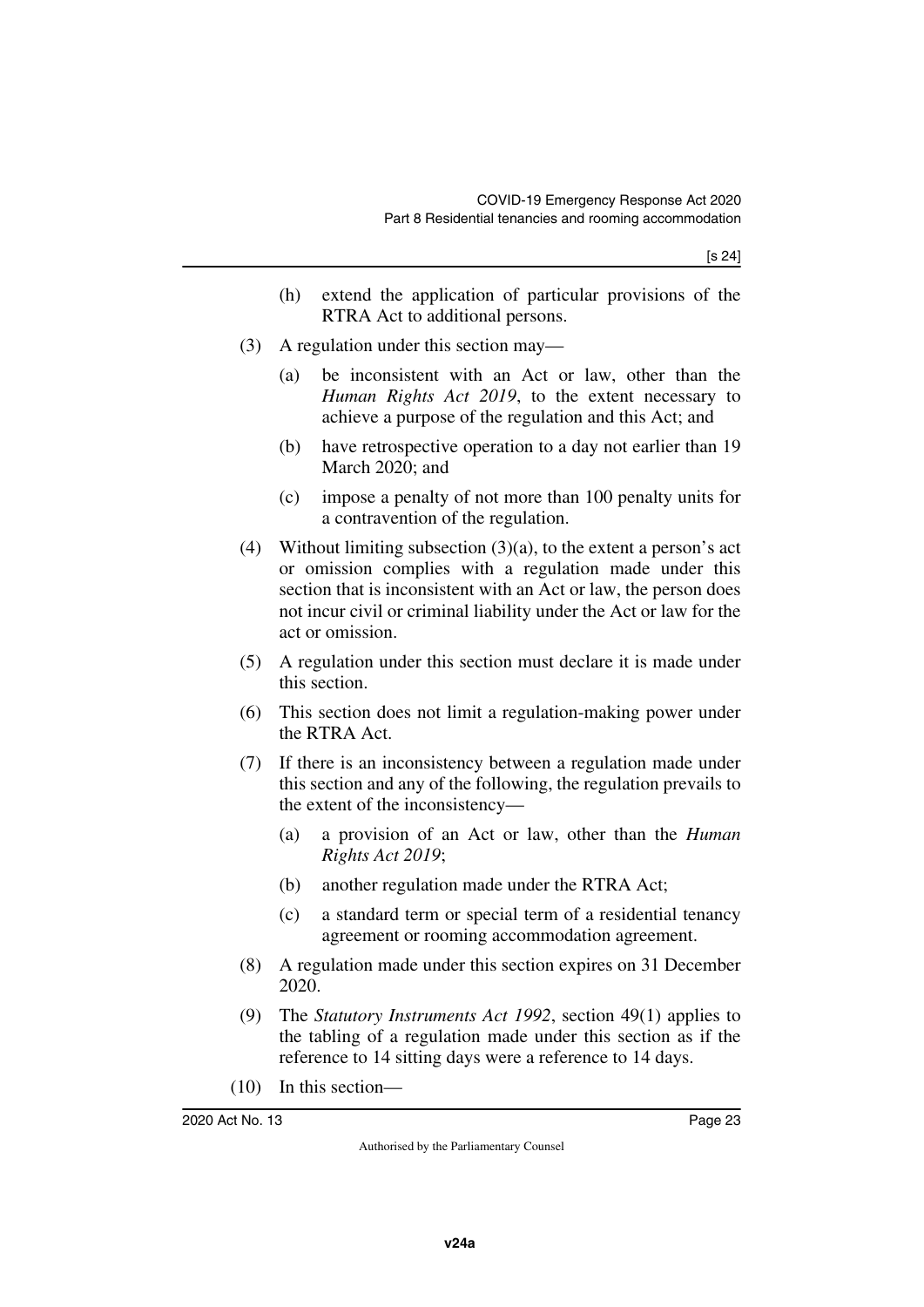#### [s 25]

*resident* see the *Residential Tenancies and Rooming Accommodation Act 2008*, schedule 2.

*residential tenancy agreement* see the *Residential Tenancies and Rooming Accommodation Act 2008*, section 12.

*rooming accommodation agreement* see the *Residential Tenancies and Rooming Accommodation Act 2008*, section 16.

<span id="page-25-1"></span>*tenant* see the *Residential Tenancies and Rooming Accommodation Act 2008*, schedule 2.

## <span id="page-25-0"></span>**Part 9 Expiry of Act**

## <span id="page-25-2"></span>**25 Expiry**

<span id="page-25-7"></span><span id="page-25-5"></span><span id="page-25-3"></span>This Act expires on 31 December 2020.

## <span id="page-25-4"></span>**Part 10 Amendment of Acts**

## <span id="page-25-6"></span>**Division 1 Amendment of Acts Interpretation Act 1954**

#### <span id="page-25-8"></span>**26 Act amended**

<span id="page-25-11"></span><span id="page-25-9"></span>This division amends the *Acts Interpretation Act 1954*.

#### <span id="page-25-10"></span>**27 Insertion of new ss 15DB and 15DC**

After section 15DA—

*insert—*

#### <span id="page-25-13"></span><span id="page-25-12"></span>**15DB Extension of period before commencement of postponed law—COVID-19 emergency**

(1) This section applies if—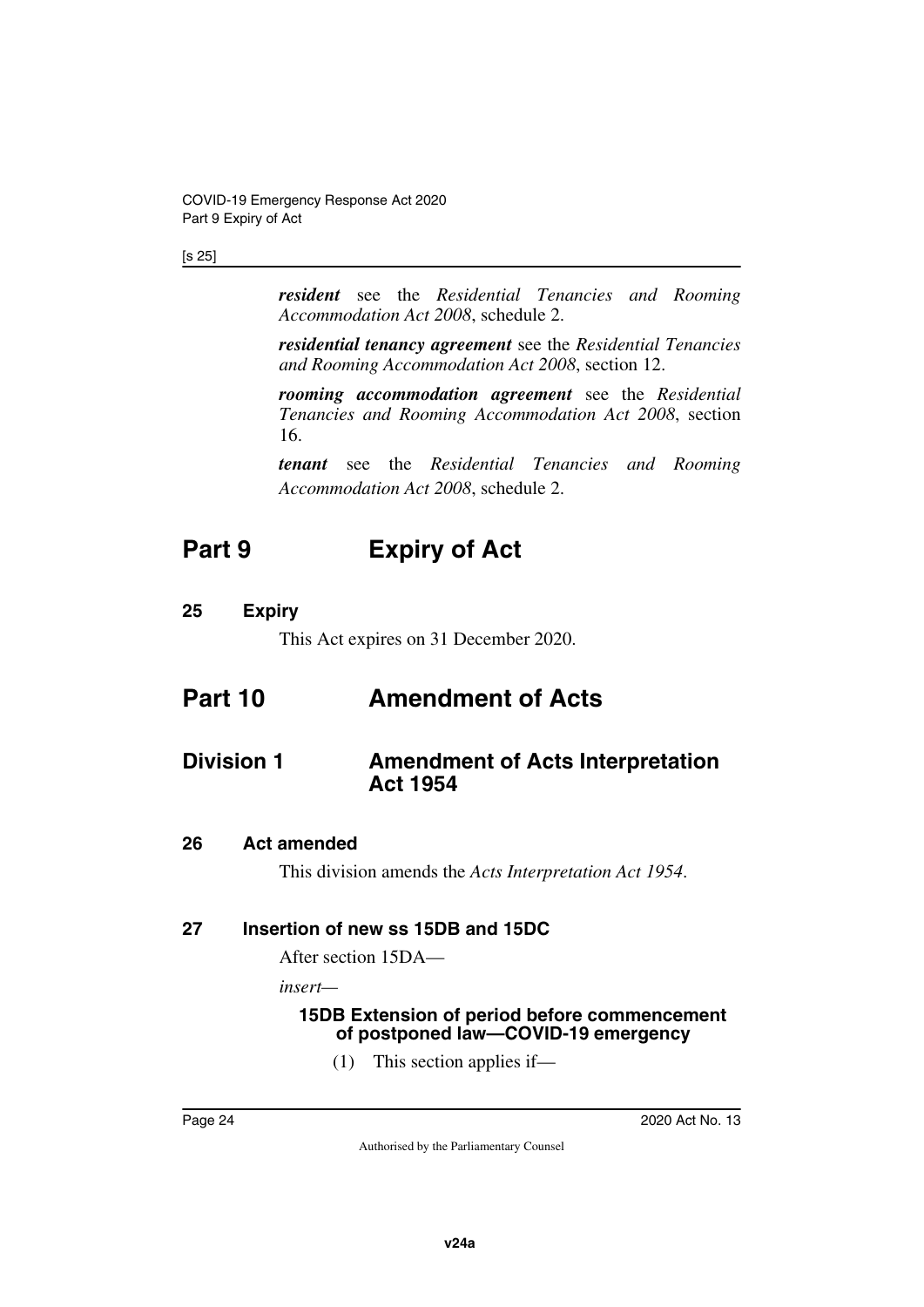- (a) before the commencement of this section, a regulation under section 15DA(3) extended the period before commencement of a postponed law as defined in section 15DA(1) (the *postponed law*) to a day not more than 2 years after the assent day; and
- (b) on the commencement of this section, the postponed law had not commenced.
- (2) A regulation may further extend the period before commencement of the postponed law for a period ending on or before 31 December 2020.
- (3) The regulation mentioned in subsection (2) may be made under any of the following Acts as if the Act included a provision that had commenced and authorised the regulation to be made—
	- (a) the Act that is the postponed law;
	- (b) the Act of which the postponed law is a provision;
	- (c) an Act that the postponed law amends.
- (4) The Minister administering the Act mentioned in subsection (3) may recommend to the Governor in Council the making of a regulation under subsection (2) only if the Minister is satisfied that extending the period under subsection (2) is necessary for a purpose of the *COVID-19 Emergency Response Act 2020*.
- (5) A regulation made under subsection (2) must declare it is made under this section.
- (6) This section applies despite section 15DA.
- (7) This section expires on 31 December 2020.
- (8) In this section—

*COVID-19 emergency* see the *COVID-19 Emergency Response Act 2020*, schedule 1.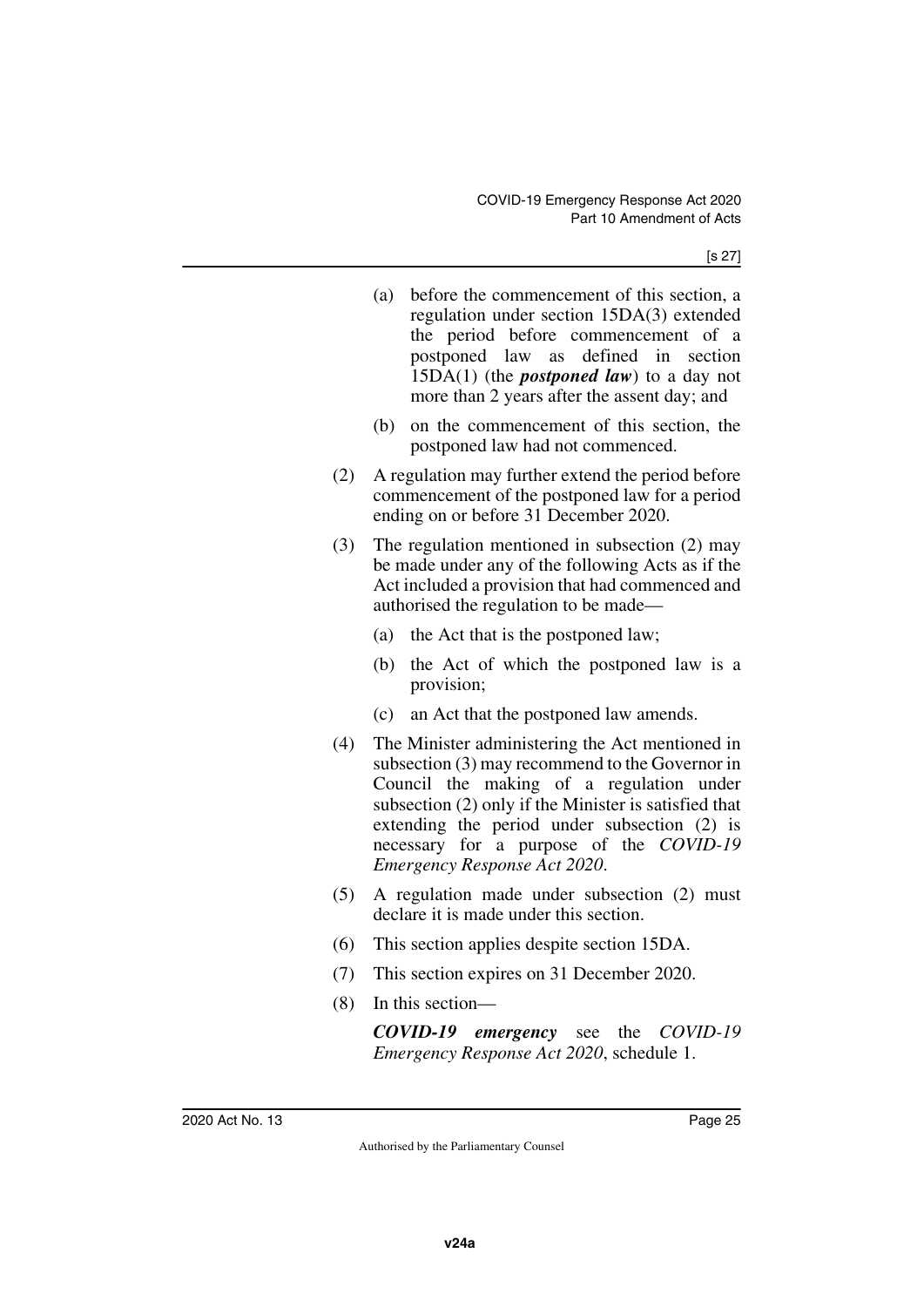#### <span id="page-27-1"></span><span id="page-27-0"></span>**15DC Extension of period before commencement of proclaimed law—COVID-19 emergency**

- (1) This section applies if—
	- (a) before the commencement of this section, a proclamation or other instrument fixed a day (the *proclaimed day*) on which an Act or provision of an Act was to commence; and
	- (b) on the commencement of this section, the Act or provision of the Act had not commenced.
- (2) At least 7 days before the proclaimed day, a regulation may extend the period before commencement of the Act or provision of the Act for a period ending on or before 31 December 2020.
- (3) The Minister administering the Act may recommend to the Governor in Council the making of a regulation under subsection (2) only if the Minister is satisfied that extending the period under subsection (2) is necessary for a purpose of the *COVID-19 Emergency Response Act 2020*.
- (4) A regulation made under subsection (2) must declare it is made under this section.
- (5) This section applies despite any other law.
- (6) This section expires on 31 December 2020.
- (7) In this section—

*COVID-19 emergency* see the *COVID-19 Emergency Response Act 2020*, schedule 1.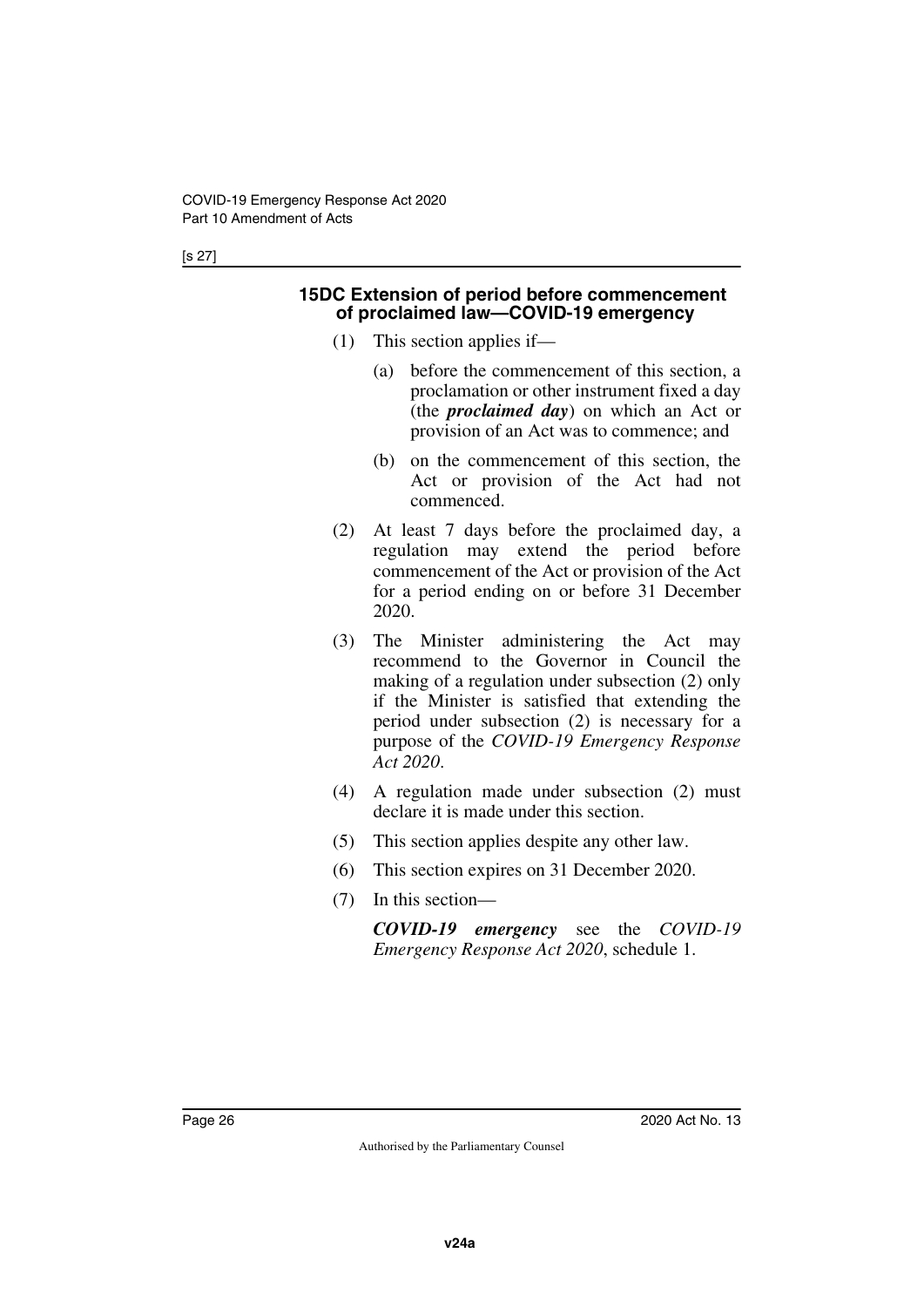#### [s 28]

## <span id="page-28-0"></span>**Division 2 Amendment of Parliament of Queensland Act 2001**

#### <span id="page-28-2"></span>**28 Act amended**

<span id="page-28-5"></span><span id="page-28-3"></span><span id="page-28-1"></span>This division amends the *Parliament of Queensland Act 2001*.

#### <span id="page-28-4"></span>**29 Insertion of new s 9A**

Before section 10—

*insert*—

### <span id="page-28-7"></span><span id="page-28-6"></span>**9A Definitions for pt 2**

In this part—

*COVID-19 emergency* means the declared public health emergency under the *Public Health Act 2005*, section 319(2) for COVID-19 declared on 29 January 2020 as extended and further extended under that Act.

*exceptional circumstances* means circumstances arising from the COVID-19 emergency that make it impractical for some or all members to travel to or meet in the parliamentary precinct.

*parliamentary precinct* see the *Parliamentary Service Act 1988*, section 4.

*present*, in relation to a member at a meeting of the Assembly or a Committee of the Whole House, includes, when the Assembly or the Committee is meeting in exceptional circumstances, the member being present at the meeting—

- (a) by telephone or video or other electronic means; or
- (b) by proxy.

*voting*, in relation to a member at a meeting of the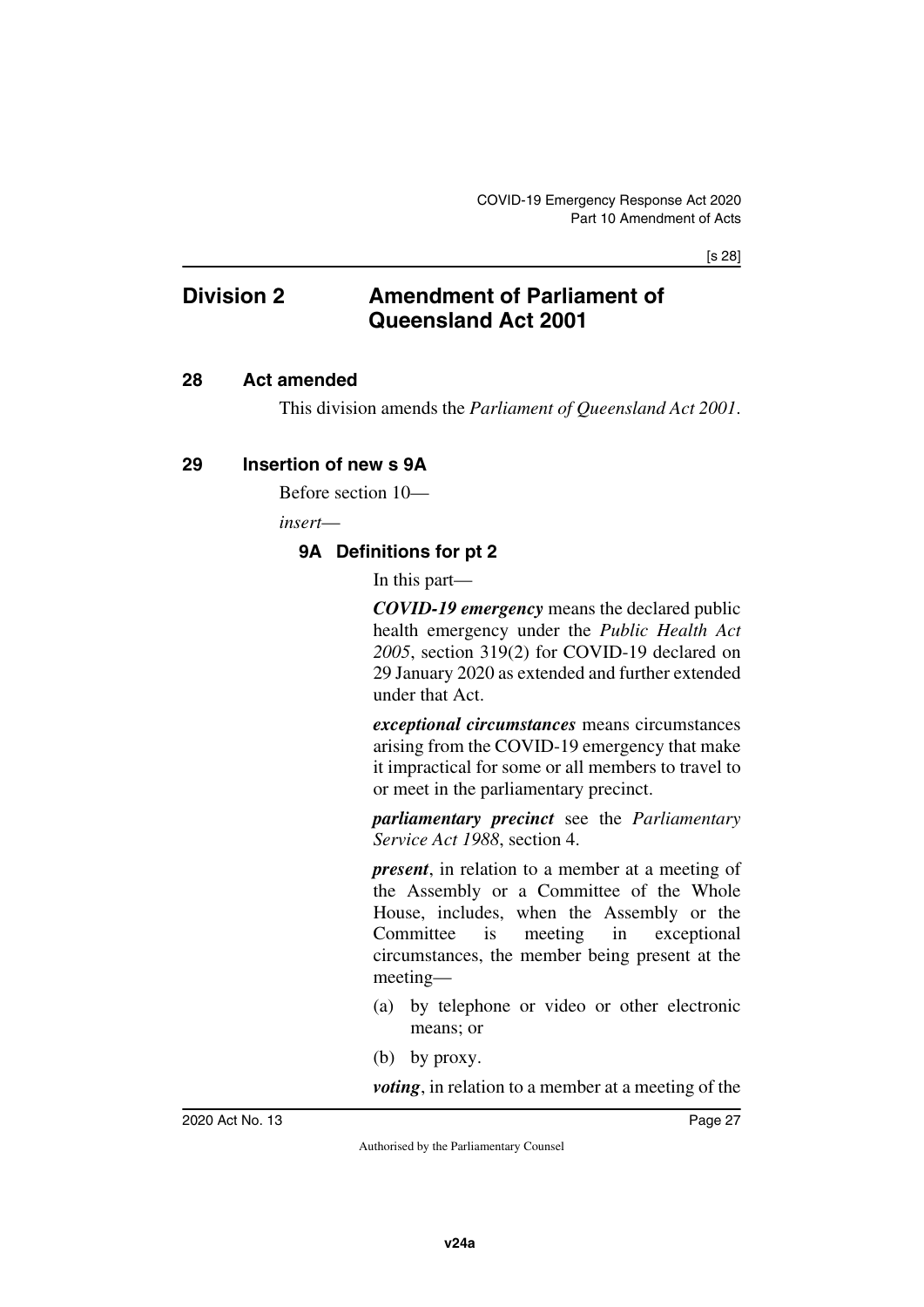[s 30]

Assembly or a Committee of the Whole House, includes the member voting at the meeting—

- (a) when the Assembly or the Committee is meeting in exceptional circumstances—by telephone or video or other electronic means; or
- (b) by proxy.

## <span id="page-29-0"></span>**30 Insertion of new s 10A**

<span id="page-29-1"></span>After section 10—

*insert*—

#### <span id="page-29-3"></span><span id="page-29-2"></span>**10A Sitting and transacting business in exceptional circumstances**

- (1) In exceptional circumstances, a meeting of the Assembly or a Committee of the Whole House may be held, and business transacted, using any technology that enables reasonably continuous and contemporaneous communication between the Speaker or Deputy Speaker presiding and the members present other than members present by proxy, and between the members present other than members present by proxy.
- (2) For the purposes of a meeting held and business transacted in exceptional circumstances, the provisions of this Act are to be applied—
	- (a) with necessary and appropriate modifications that may be prescribed in the standing rules and orders of the Assembly; or
	- (b) in the absence of the prescription mentioned in paragraph (a), with modifications the Speaker determines to be necessary and appropriate in the circumstances.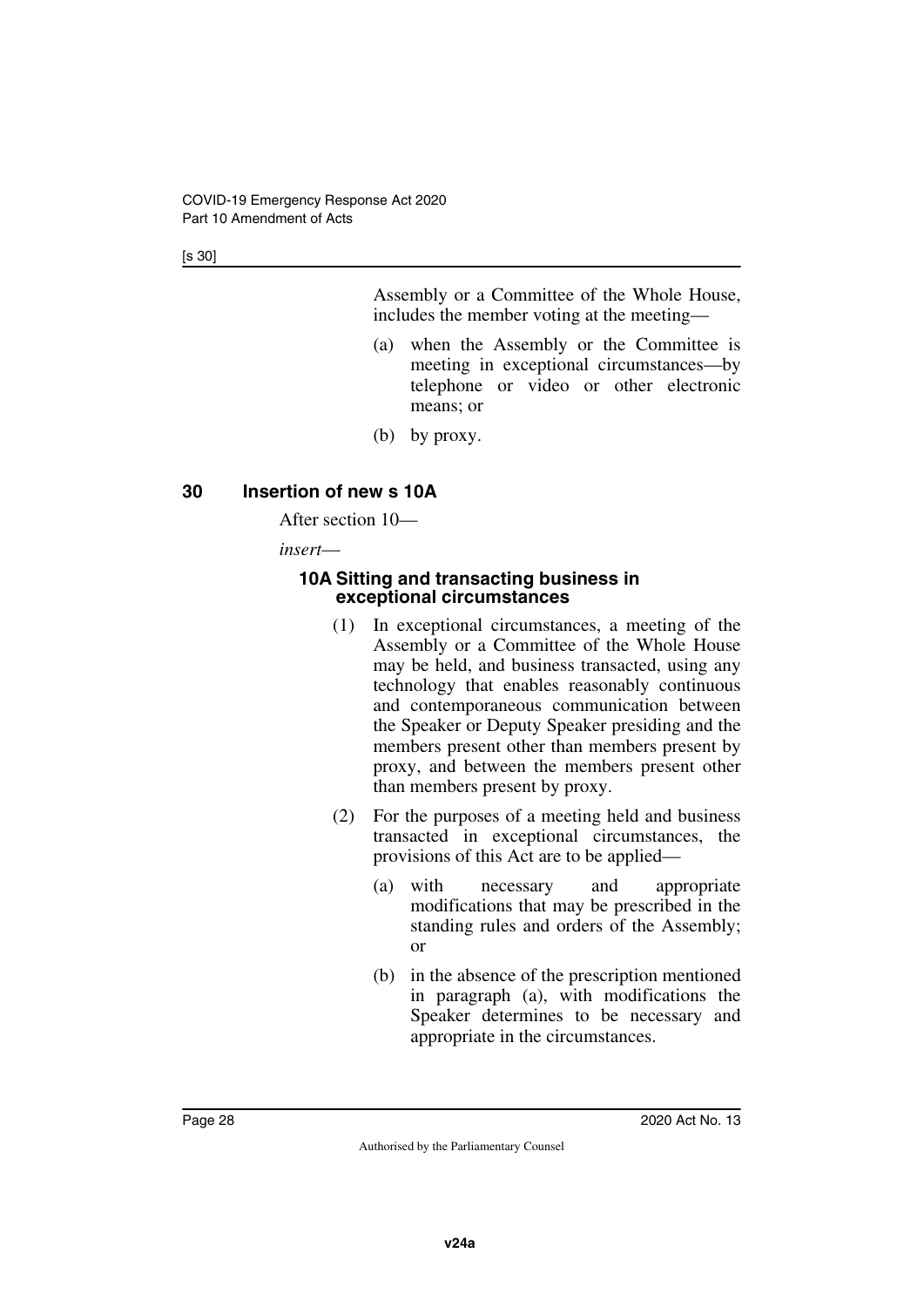#### *Example of a necessary and appropriate modification*

The standing rules and orders of the Assembly might provide that if, during a meeting conducted under this section, a member who is present by electronic means is voting as and for an absent member under section 20, references to voting inside the bar or outside the bar are to be read as requiring the member to declare to the Speaker or Deputy Speaker presiding whether the member is voting for the absent member and in the member's own right, or for the absent member only.

### <span id="page-30-1"></span><span id="page-30-0"></span>**31 Amendment of s 11 (Standing rules and orders may be made)**

(1) Section 11(2)—

*insert*—

- (ca) the way the time, date and place for a meeting of the Assembly may be set;
- (cb) the way the proceedings of the Assembly are to be conducted in exceptional circumstances including, for example, how the electronic attendance of members is to be facilitated and verified, and how votes are to be taken;
- (2) Section 11—

*insert*—

(2A) To facilitate proxy voting at meetings of the Assembly or a Committee of the Whole House held in exceptional circumstances, standing rules and orders may also provide for a system of proxy voting in addition to, and in a way that differs from, proxy voting under part 5.

## <span id="page-30-2"></span>**32 Amendment of s 12 (Quorum)**

<span id="page-30-3"></span>Section 12, '16 members of the Assembly exclusive of the Speaker are a quorum'—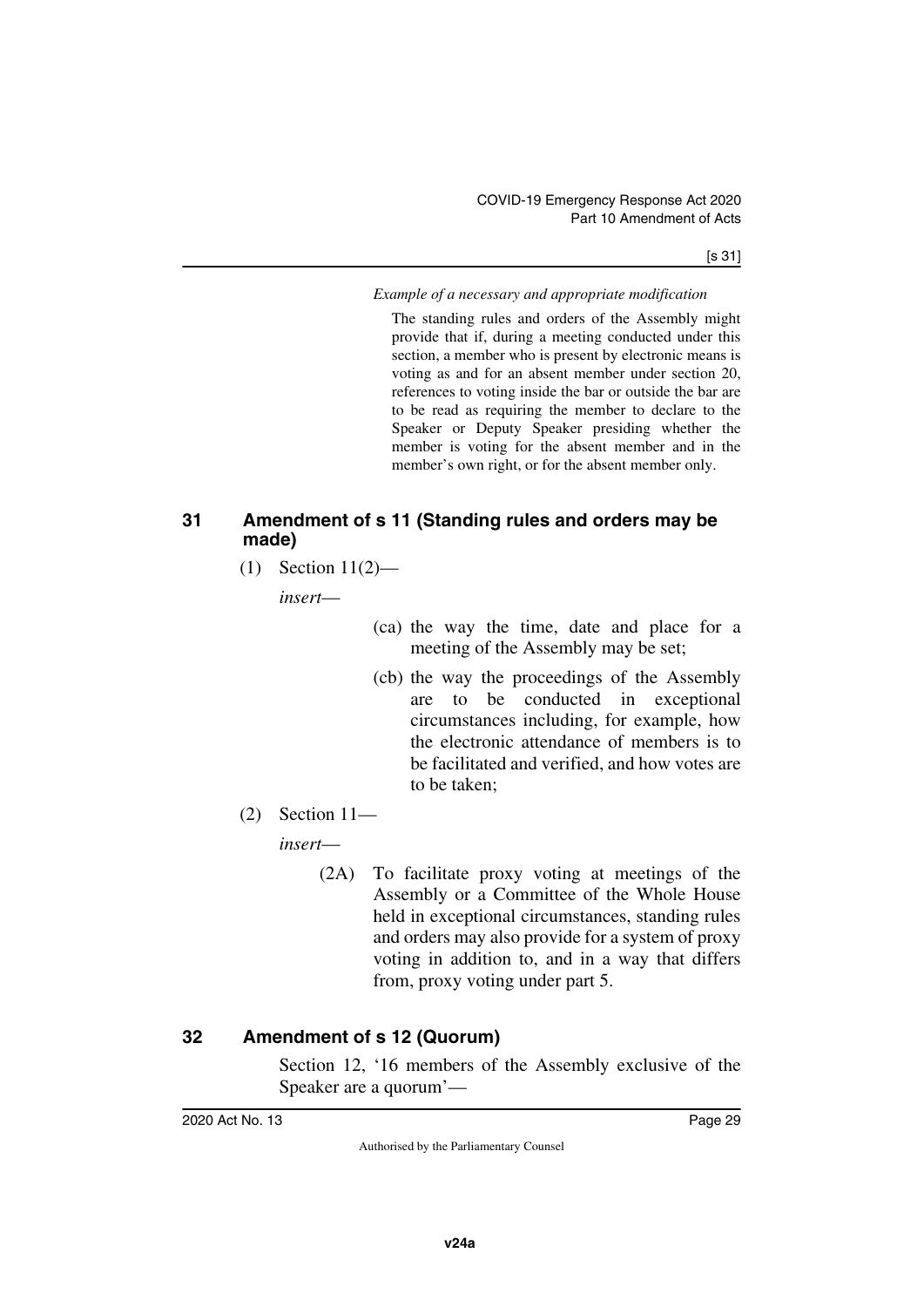[s 33]

*omit, insert*—

a quorum exists if 16 members of the Assembly, exclusive of the Speaker or Deputy Speaker presiding, are present

## <span id="page-31-0"></span>**33 Amendment of s 79 (Definitions for ch 5)**

<span id="page-31-1"></span>Section 79—

*insert*—

*present*, in relation to a member at a meeting of a committee, means present in person or by telephone, video or other electronic means.

*voting*, in relation to a member at a meeting of a committee, means voting in person or by telephone, video or other electronic means.

## <span id="page-31-2"></span>**34 Amendment of schedule (Dictionary)**

<span id="page-31-3"></span>Schedule—

*insert*—

*COVID-19 emergency*, for chapter 2, part 2, see section 9A.

*exceptional circumstances*, for chapter 2, part 2, see section 9A.

*parliamentary precinct*, for chapter 2, part 2, see section 9A.

#### *present*—

- (a) for chapter 2, part 2, see section 9A; or
- (b) for chapter 5, see section 79.

#### *voting*—

- (a) for chapter 2, part 2, see section 9A; or
- (b) for chapter 5, see section 79.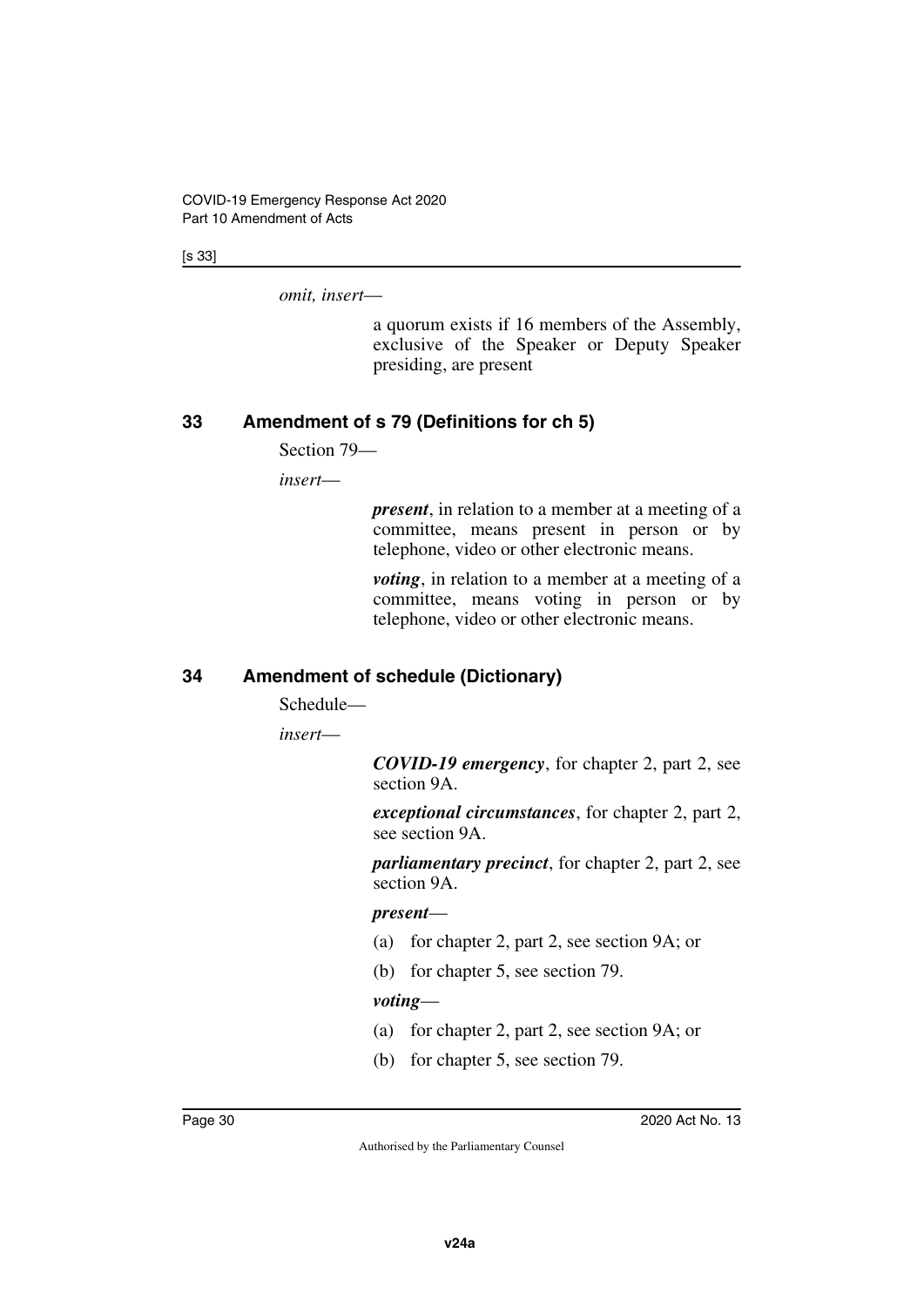#### [s 35]

## <span id="page-32-0"></span>**Division 3 Amendment of Statutory Instruments Act 1992**

#### <span id="page-32-2"></span>**35 Act amended**

<span id="page-32-5"></span><span id="page-32-3"></span><span id="page-32-1"></span>This division amends the *Statutory Instruments Act 1992*.

### <span id="page-32-4"></span>**36 Insertion of new s 56B**

After section 56A—

*insert—*

### <span id="page-32-7"></span><span id="page-32-6"></span>**56B Exemption from expiry—COVID-19 emergency**

- (1) A regulation under this Act made before subordinate legislation, other than uniform subordinate legislation, expires under this part may exempt the subordinate legislation from expiry for a stated period ending on or before 31 December 2020.
- (2) The Minister may recommend to the Governor in Council the making of a regulation under subsection (1) only if the responsible Minister for the subordinate legislation has given the Minister a notice stating that the responsible Minister is satisfied that postponing the expiry of the subordinate legislation under subsection (1) is necessary for a purpose of the *COVID-19 Emergency Response Act 2020*.
- (3) Within 7 sitting days after a regulation under subsection (1) is made, the Minister must table in the Legislative Assembly the notice given to the Minister under subsection (2).
- (4) However, failure to comply with subsection (3) does not affect the validity of a regulation made under subsection (1).
- (5) A regulation made under subsection (1) must declare it is made under this section.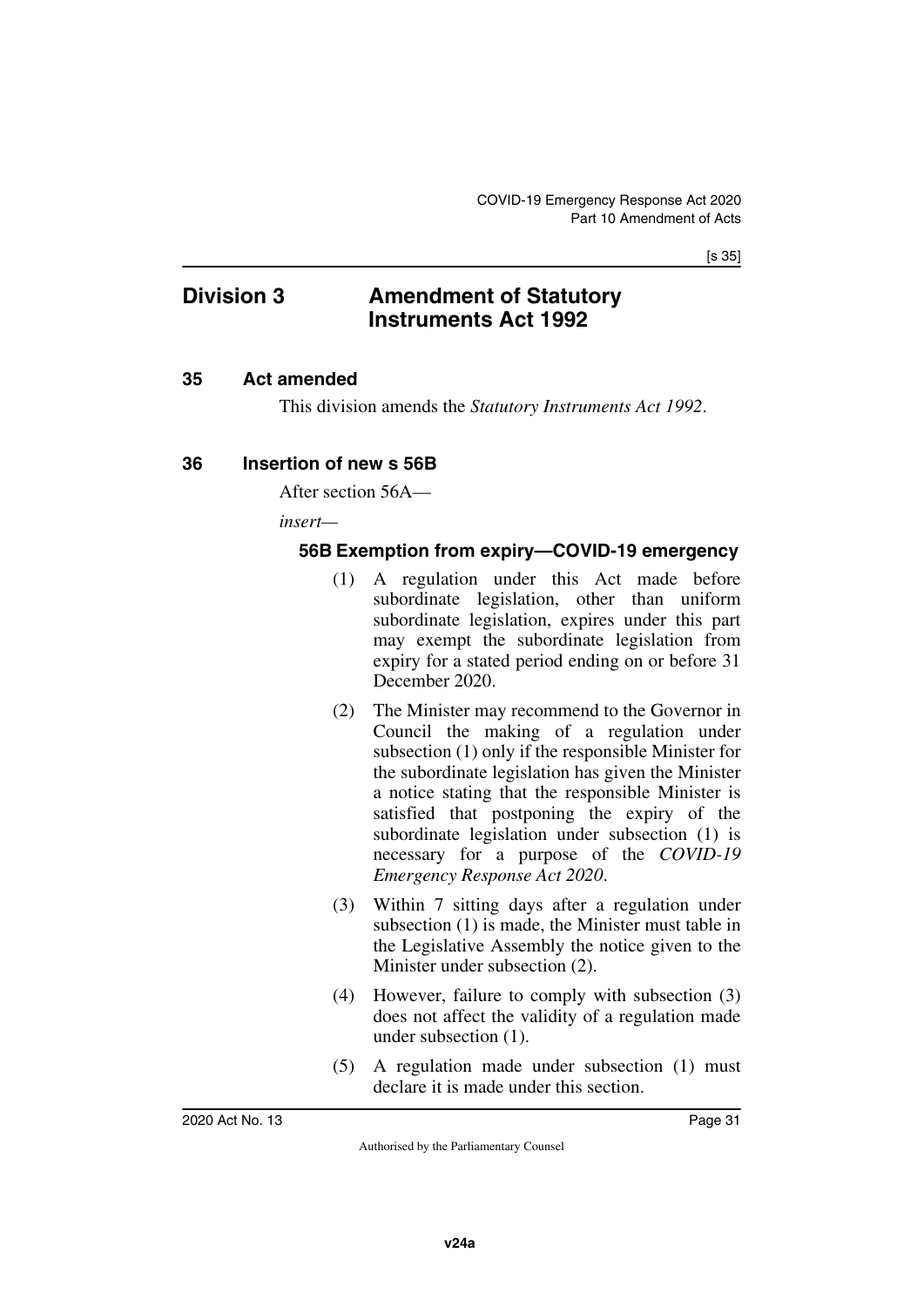[s 36]

- (6) This section expires on 31 December 2020.
- (7) To remove any doubt, it is declared that this section applies to subordinate legislation even if the legislation has been exempted from expiry under section 56A.
- (8) In this section—

*COVID-19 emergency* see the *COVID-19 Emergency Response Act 2020*, schedule 1.

*responsible Minister*, for subordinate legislation, means the Minister responsible for administering the Act or provision under which or in relation to which the subordinate legislation is made or preserved.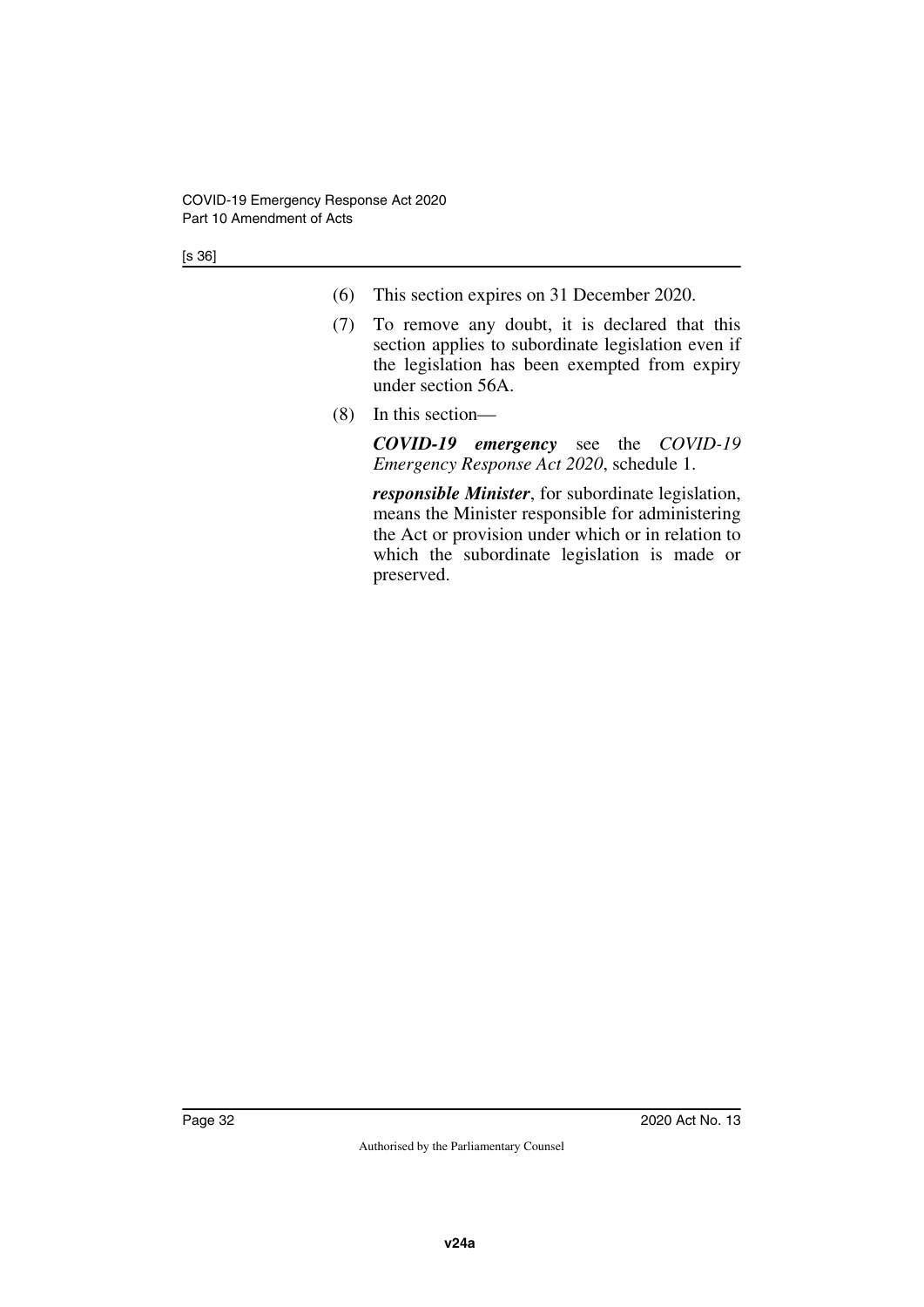Schedule 1

## <span id="page-34-1"></span><span id="page-34-0"></span>**Schedule 1 Dictionary**

section 3

*Act*, for part 4, see section 10.

*authorise*, for part 4, see section 10.

*commissioner* means the small business commissioner appointed under section 19.

*COVID-19 emergency* means the declared public health emergency under the *Public Health Act 2005*, section 319(2) for COVID-19 declared on 29 January 2020 as extended and further extended under that Act.

*COVID-19 emergency period* means the period for which the COVID-19 emergency is in effect.

*COVID-19 response measures* means any measures (however called) under an Act, including, for example, under the *Public Health Act 2005*, chapter 8, part 7A—

- (a) to minimise the serious risks to the health and safety of persons caused by the COVID-19 emergency; or
- (b) to assist in responding to the COVID-19 emergency.

*document*, for part 4, see section 10.

*enabling Act*, for a proceeding before a relevant entity, for part 5, see section 14.

*extraordinary regulation* see section 5.

*Minister (small business)* means the Minister given responsibility for the public business of small business matters under the Administrative Arrangements.

*modify*, a period, includes extend or shorten the period.

*power*, for part 4, see section 10.

*proceeding*, before a relevant entity, for part 5, see section 14.